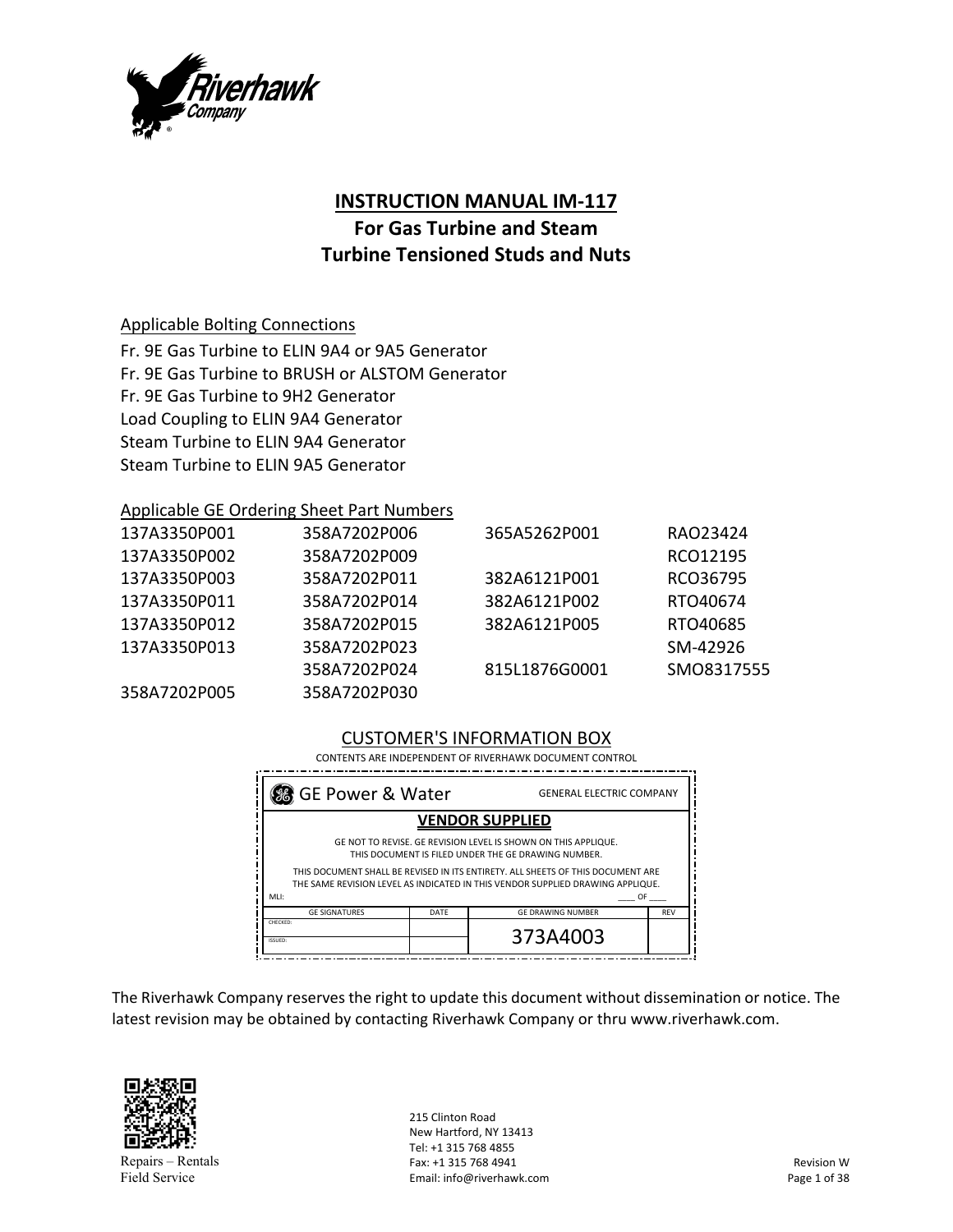# **Table of Contents**

| Section     | Description                                      | Page Number |
|-------------|--------------------------------------------------|-------------|
| 1.0         | <b>Cautions and Safety Warnings</b>              | 3           |
| 2.0         | Scope and GE Part Number Cross Reference         | 5           |
| 3.0         | <b>Quick Checklist</b>                           | 8           |
| 4.0         | <b>General Preparations</b>                      | 10          |
| 5.0         | Hardware Set Preparations                        | 12          |
| 6.0         | <b>Stud and Nut Assembly</b>                     | 15          |
| 7.0         | Hydraulic Tensioner Equipment Assembly           | 16          |
| 8.0         | Assembly of Tensioner on Stud                    | 19          |
| 9.0         | <b>Stud Tensioning</b>                           | 24          |
| 10.0        | <b>Thread Locking</b>                            | 27          |
| 11.0        | <b>Stud and Nut Removal</b>                      | 27          |
| 12.0        | <b>Storage Instructions</b>                      | 29          |
| 13.0        | <b>Frequently Asked Questions</b>                | 30          |
| 14.0        | <b>Revision History</b>                          | 33          |
| Appendix A1 | <b>EC Declaration of Conformity</b>              | 34          |
| Appendix A2 | <b>EC Declaration of Conformity</b>              | 35          |
| Appendix B1 | 16-Bolt Tensioning Pattern (GT-LC) Record Sheet  | 36          |
| Appendix B2 | 16-Bolt Tensioning Pattern (LC-GEN) Record Sheet | 37          |
| Appendix B3 | 14-Bolt Tensioning Pattern (LC-GEN) Record Sheet | 38          |



215 Clinton Road New Hartford, NY 13413 Tel: +1 315 768 4855 Fax: +1 315 768 4941 Email: info@riverhawk.com

i

į

CUSTOMER'S INFORMATION BOX

CONTENTS ARE INDEPENDENT OF RIVERHAWK DOCUMENT CONTROL GE DRAWING NUMBER

REV 373A4003 

j

ļ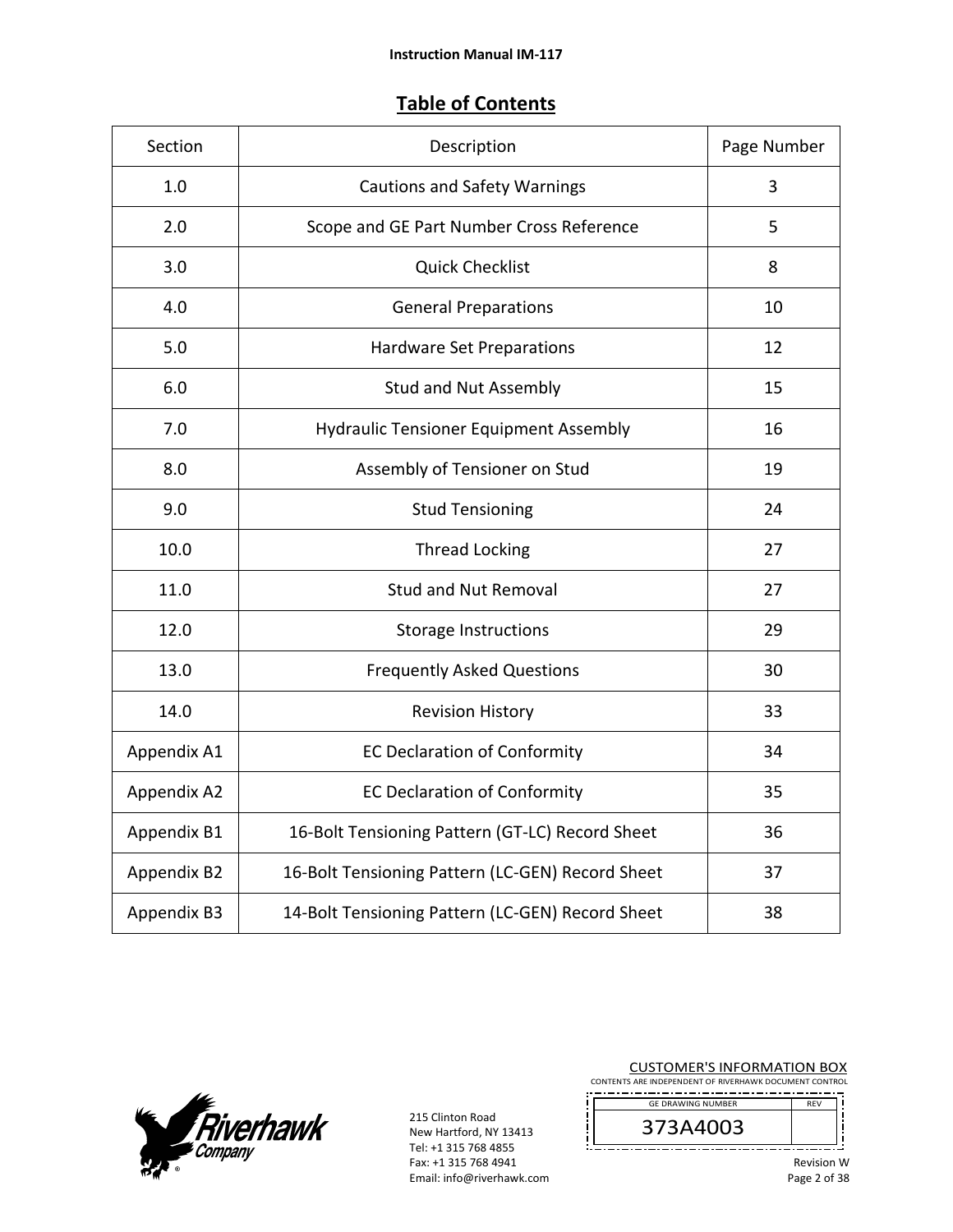#### **1.0 Cautions and Safety Warnings**

#### **WARNING**

**Improper tool use and the failure to follow the correct procedures are the primary root causes of tool failures and personal injuries. A lack of training or experience can lead to incorrect hardware installation or incorrect tool use. Only trained operators with careful, deliberate actions should use hydraulic tensioners. Contact Riverhawk Company with any training needs.** 

#### **WARNING**

Risk of high pressure hydraulic fluid injection. Riverhawk tools operate under high pressure. Thoroughly inspect all hoses and connections for damage or leaks prior to using this equipment.

#### **CAUTION**

Personal injury and equipment damage can occur if the proper health and safety codes and procedures are not followed. Contact the site's health and safety office to determine all applicable safety rules and regulations.

#### **WARNING**

The proper personal protective equipment must be worn at all times. Riverhawk recommends at a minimum, safety glasses, long sleeve shirt, hard hat, heavy work gloves, and steel toe shoes.

#### **CAUTION**

It is especially important to check the condition of the conical thread used to tension the stud. Thread damage from previous abuse can lead to failure of the stud or tensioning equipment

#### **CAUTION**

Riverhawk recommends that the tensioner should be returned to Riverhawk for periodic inspections. Replacement of obsolete tensioners is recommended. Functional upgrades are also recommended. The Riverhawk Service Returns Coordinator should be notified 3‐6 months prior to a planned outage to schedule an inspection service.

#### **WARNING**

A damaged burst disc must be replaced with a with a burst disc of the same design and pressure rating. Do not substitute a damaged burst disc with a different disc type, a different pressure rating, or a foreign object.



215 Clinton Road New Hartford, NY 13413 Tel: +1 315 768 4855 Fax: +1 315 768 4941 Email: info@riverhawk.com CUSTOMER'S INFORMATION BOX

CONTENTS ARE INDEPENDENT OF RIVERHAWK DOCUMENT CONTROL 



Revision W Page 3 of 38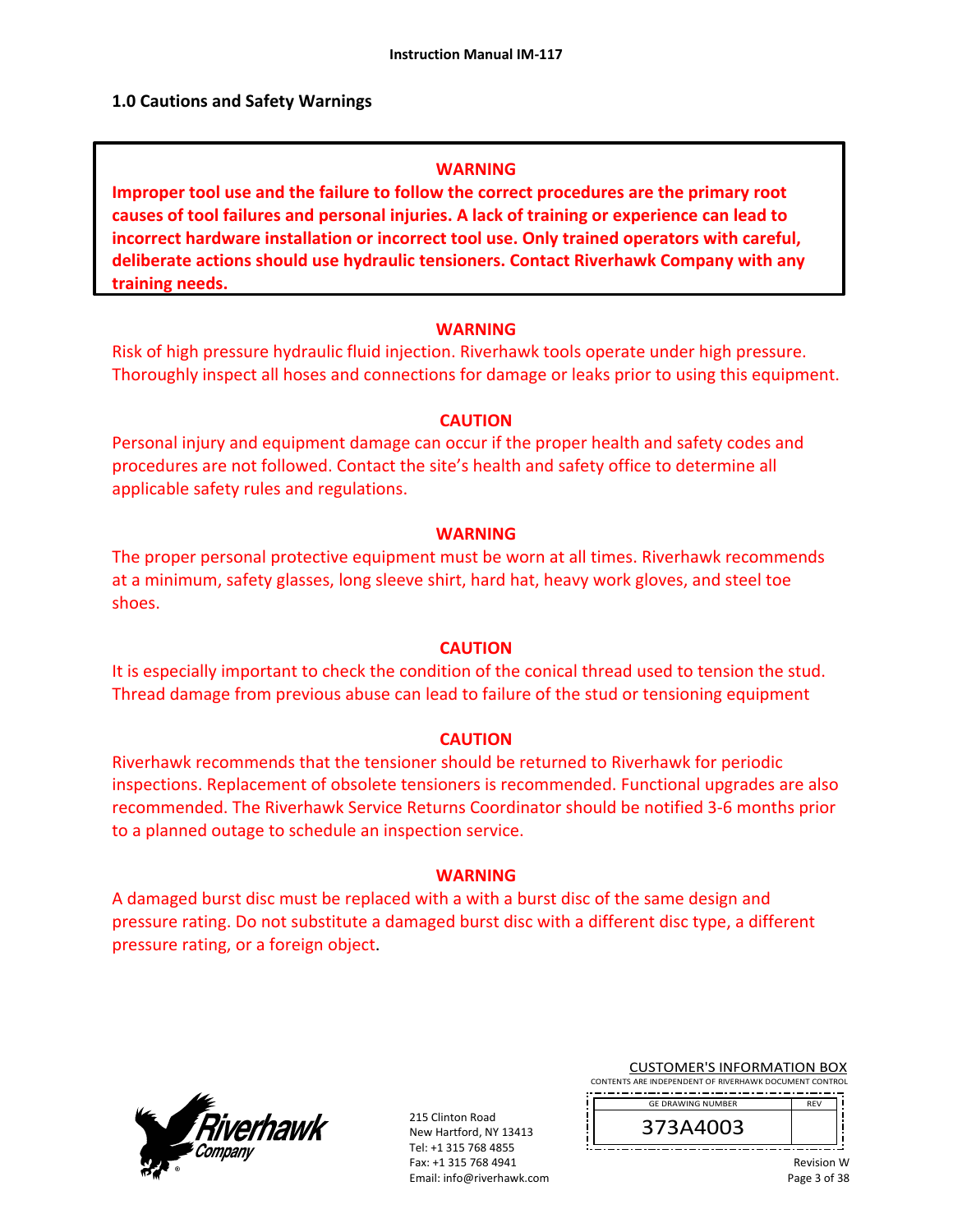#### **WARNING**

To avoid failure, ensure safety, and proper operation, the tensioner assembly must be installed on a stud in the flange before bleeding and pressurizing the tensioner. Do not use the tensioner at any pressure unless the tool is installed on a stud in a flange.

#### **CAUTION**

Do not over extend the tensioner. Over extension can cause the piston to lose its seal and leak oil.

#### **CAUTION**

Personal injury and equipment damage can occur if the puller screw is not securely engaged with the tapered threads of the stud. Proper engagement is achieved when the puller screw is tight in the stud and the tensioner assembly is free to turn.

#### **WARNING**

The safety cage must be in place at all times. When the tensioner is pressurized hands must be kept out of designated areas to avoid any potential for personal injury.

#### **CAUTION**

Before threading the puller screw into the stud, carefully check the cleanliness of both the stud's and the puller screw's conical threads. Apply a light coat of clean turbine oil or a spray lubricant to the puller screw. This procedure will ease assembly and assure positive mating of the threads before tightening. Do not use "Never Seize" on the conical threads.

#### **CAUTION**

Do not tighten the nut while the tool is coming up to pressure; wait until pressure is achieved before attempting to tighten the nut with the spanner ring. If the tool is not properly installed, the tool could jump off the stud while coming up to pressure.

### **CAUTION**

Do not exceed the maximum pressure marked on the tensioner. Excessive pressure can damage the stud and puller screw.

#### **WARNING**

**FIRE HAZARD:** DO NOT heat when puller assembly is in place. Personal injury or equipment damage may occur. Use of an Oxy‐Acetylene torch is not recommended



215 Clinton Road New Hartford, NY 13413 Tel: +1 315 768 4855 Fax: +1 315 768 4941 Email: info@riverhawk.com CUSTOMER'S INFORMATION BOX

CONTENTS ARE INDEPENDENT OF RIVERHAWK DOCUMENT CONTROL GE DRAWING NUMBER

373A4003

DE<sub>V</sub>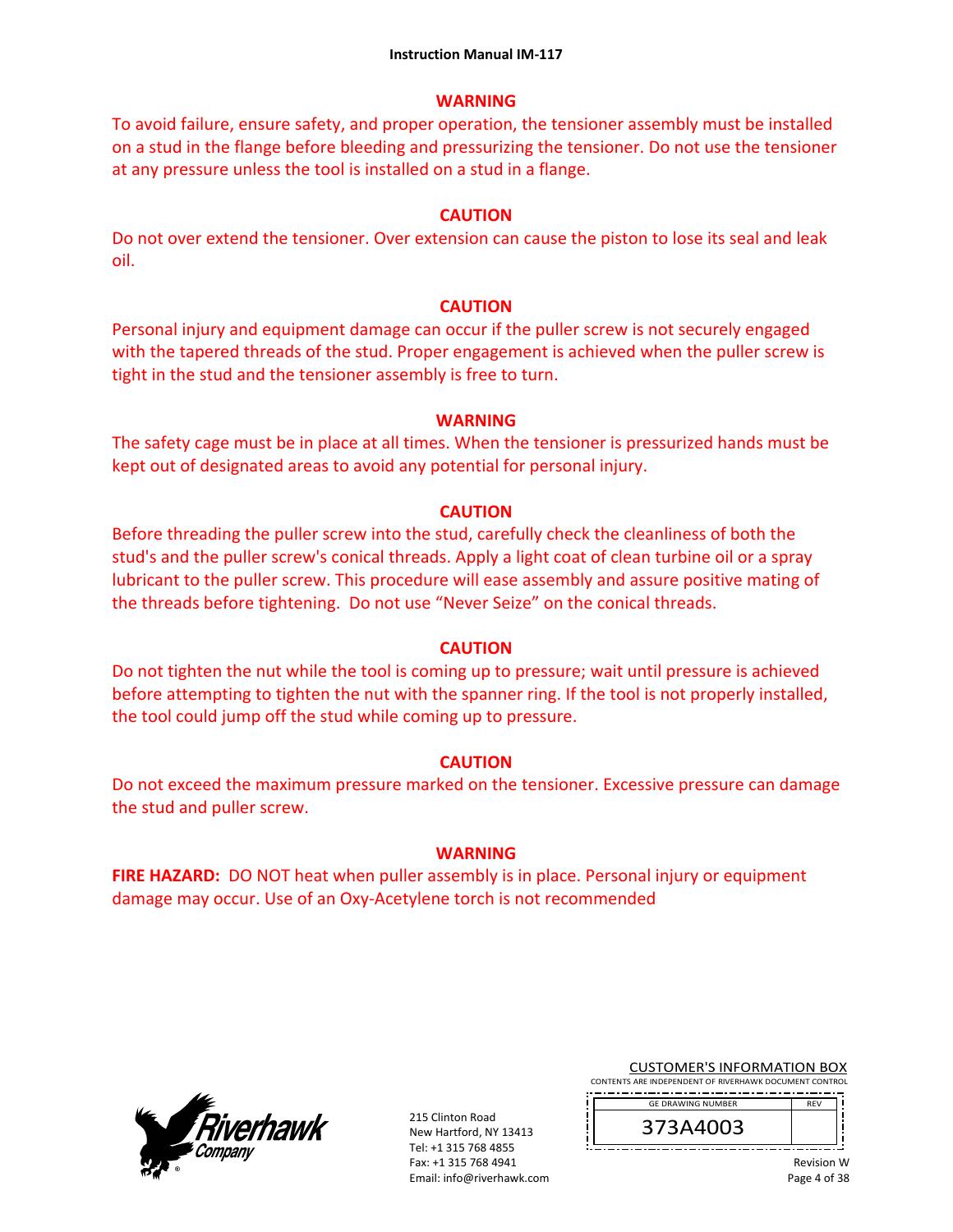### **2.0 Scope**

This document describes the procedure to be used to install the stud and nut sets supplied by the Riverhawk Company in the flanges at the Turbine/Coupling, Coupling/Generator, and Steam Turbine/Generator connections.

The various frame configurations covered in this manual are listed in Sections 2.1 through 2.9 with differences as related to connective hardware defined. Listed also are the pertinent hardware drawings (HF-xxxx). These drawings as well as tooling drawings (HT-xxxx) form part of this manual.

### **2.1 Frame 9E Gas Turbine to ELIN 9A4 or 9A5 Generator**

| <b>GE Part Number</b> | Riverhawk P/N | <b>GE VENDOC P/N</b> |
|-----------------------|---------------|----------------------|
| 137A3350P001          | HF-1785       | GE 359B2516          |
| 137A3350P002          | HF-1785       | GE 359B2516          |
| 358A7202P011          | HF-1785       | GE 359B2516          |
| 358A7202P015          | HF-1785       | GE 359B2516          |

The hydraulic tooling used for installation and removal is Riverhawk HT‐1786.

These hardware drawings depict the stud and nut set for the Gas Turbine to Load Coupling (2‐ 3/4" size, Qty 16) as well as the Load Coupling to Generator (2‐3/4" size, Qty 14).

### **2.2 Frame 9E Gas Turbine to BRUSH or ALSTOM Generator**

| GE Part Number | Riverhawk P/N | <b>GE VENDOC P/N</b> |
|----------------|---------------|----------------------|
| 137A3350P011   | HF-0800       | Not Available        |
| 137A3350P012   | HF-0800       | Not Available        |

The hydraulic tooling used for installation and removal is Riverhawk HT‐0835.

These hardware drawings depict the stud and nut set for the Gas Turbine to Load Coupling (2‐ 3/4" size, Qty 16) as well as the Load Coupling to Generator (2‐3/4" size, Qty 16).

### **2.3 Frame 9E Gas Turbine to 9H2 Generator**

| <b>GE Part Number</b> | Riverhawk P/N | <b>GE VENDOC P/N</b> |
|-----------------------|---------------|----------------------|
| 358A7202P005          | HF-0800       | Not Available        |
| 358A7202P006          | HF-0800       | Not Available        |
| 358A7202P014          | HF-0800       | Not Available        |



215 Clinton Road New Hartford, NY 13413 Tel: +1 315 768 4855 Fax: +1 315 768 4941 Email: info@riverhawk.com CUSTOMER'S INFORMATION BOX

CONTENTS ARE INDEPENDENT OF RIVERHAWK DOCUMENT CONTROL DE<sub>V</sub> GE DRAWING NUMBER

373A4003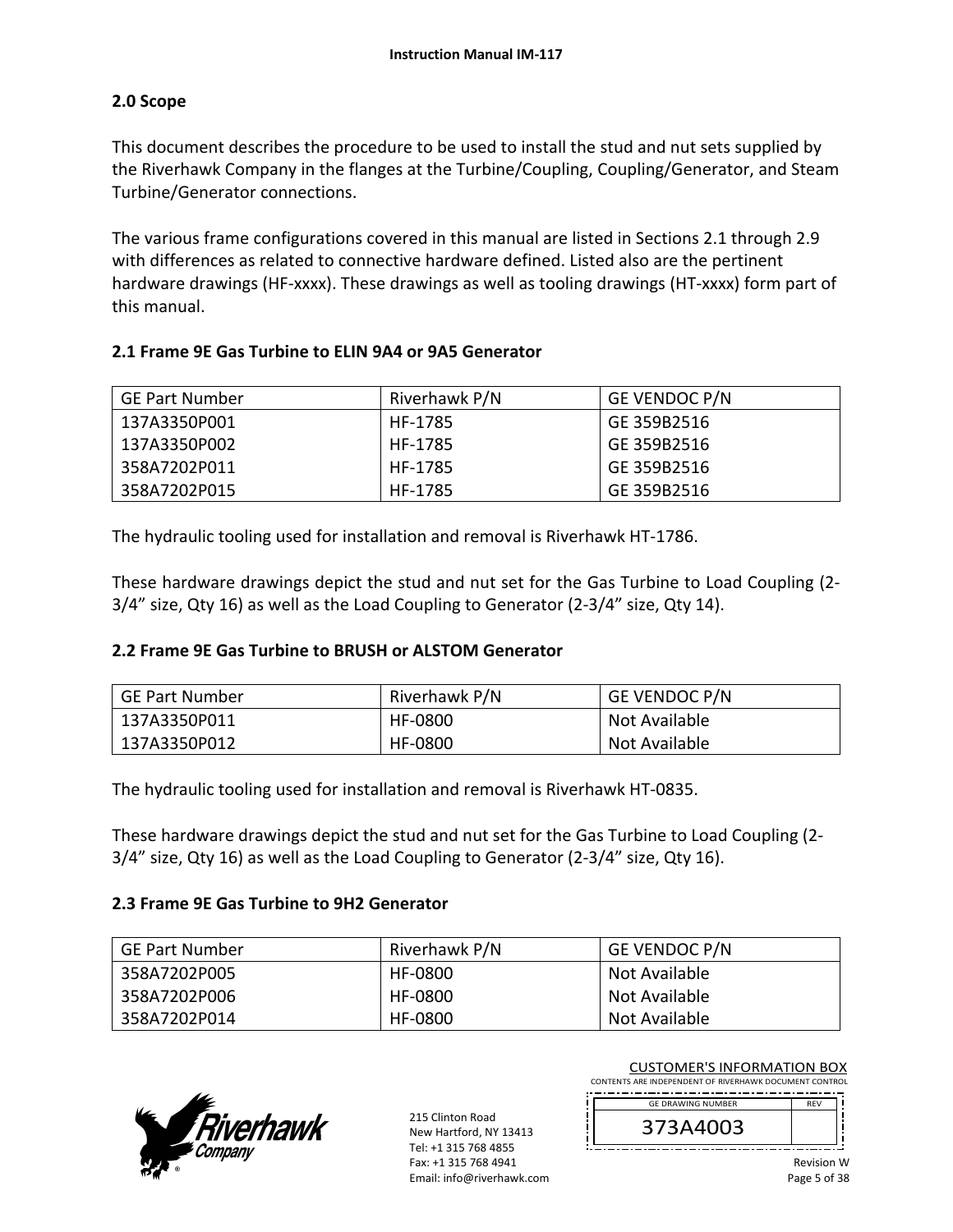The hydraulic tooling used for installation and removal is Riverhawk HT‐0835.

These hardware drawings depict the stud and nut set for the Gas Turbine to Load Coupling (2‐ 3/4" size, Qty 16) as well as the Load Coupling to Generator (2‐3/4" size, Qty 16).

#### **2.4 Load Coupling to ELIN 9A4 Generator**

| GE Part Number | Riverhawk P/N | <b>GE VENDOC P/N</b> |
|----------------|---------------|----------------------|
| 358A7202P023   | HF-1093       | GE 359B2525          |
| 358A7202P024   | HF-1093       | GE 359B2525          |

The hydraulic tooling used for installation and removal is Riverhawk HT‐1278.

These hardware drawings depict the stud and nut set for the Load Coupling to Generator (2‐ 3/4" size, Qty 14).

#### **2.5 Steam Turbine to ELIN 9A4 Generator**

| GE Part Number | Riverhawk P/N | <b>GE VENDOC P/N</b> |
|----------------|---------------|----------------------|
| 358A7202P023   | HF-1093       | GE 359B2525          |
| 358A7202P024   | HF-1093       | GE 359B2525          |
| 358A7202P030   | HF-1093       | GE 359B2525          |

The hydraulic tooling used for installation and removal is Riverhawk HT‐1278.

These hardware drawings depict the stud and nut set for the Steam Turbine to Generator (2‐ 3/4" size, Qty 14).

#### **2.6 Steam Turbine to ELIN 9A5 Generator**

| <b>GE Part Number</b> | Riverhawk P/N | <b>GE VENDOC P/N</b> |
|-----------------------|---------------|----------------------|
| 365A5262P001          | HF-1093       | GE 359B2525          |
| 382A6121P001          | HF-1093       | GE 359B2525          |
| 382A6121P002          | HF-1093       | GE 359B2525          |

The hydraulic tooling used for installation and removal is Riverhawk HT‐0835.

| GE Part Number | Riverhawk P/N | GE VENDOC P/N |
|----------------|---------------|---------------|
| 815L1876G0001  | HF-1093       | GE 359B2525   |



215 Clinton Road New Hartford, NY 13413 Tel: +1 315 768 4855 Fax: +1 315 768 4941 Email: info@riverhawk.com

CUSTOMER'S INFORMATION BOX CONTENTS ARE INDEPENDENT OF RIVERHAWK DOCUMENT CONTROL

 REV GE DRAWING NUMBER

| - 440 —<br>0P<br>÷. |  |
|---------------------|--|
|                     |  |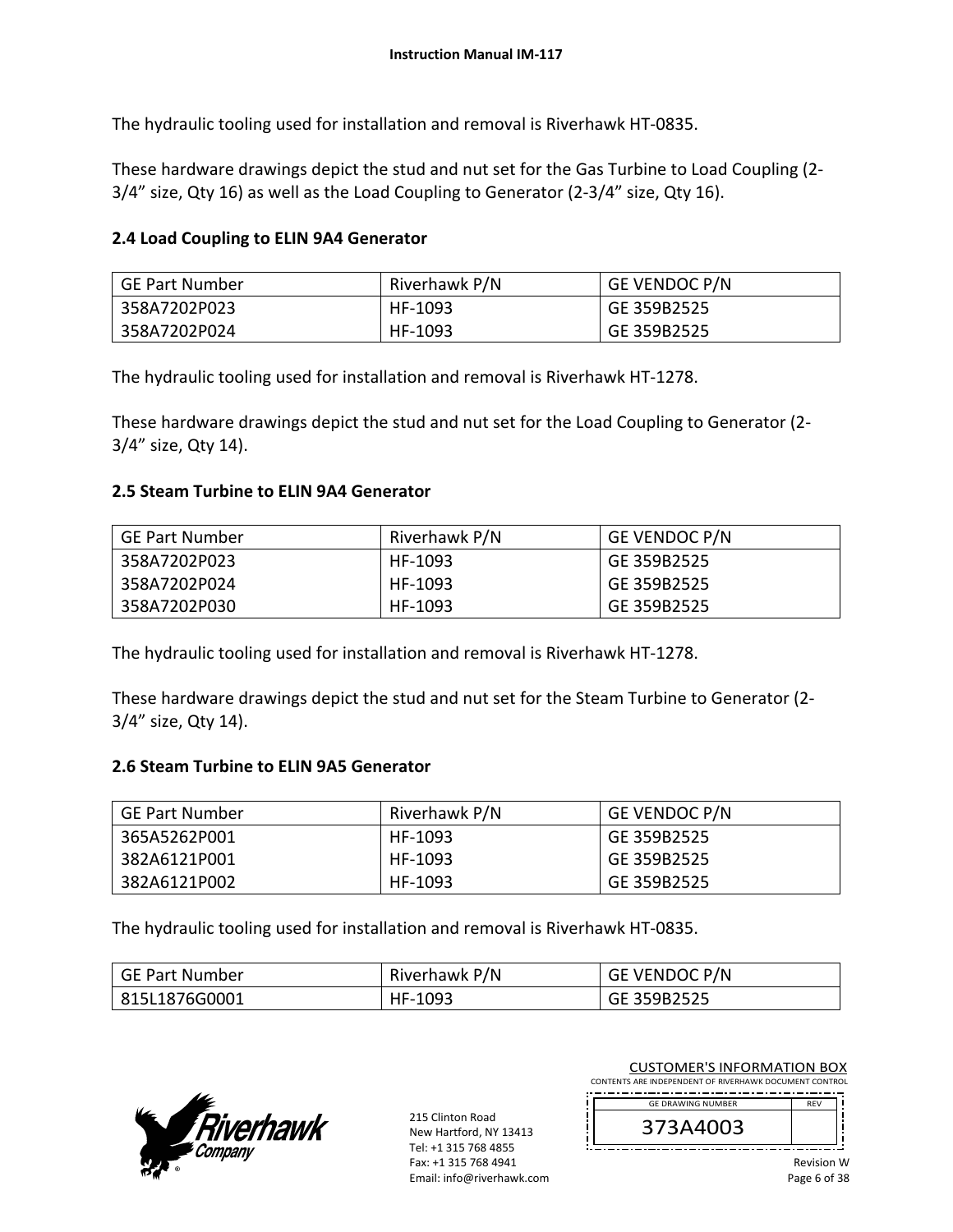The hydraulic tooling used for installation and removal is Riverhawk HT‐1278.

These hardware drawings depict the stud and nut set for the Steam Turbine to Generator (2‐ 3/4" size, Qty 14).

### **2.7 Frame 9E Gas Turbine to 9H2 Generator**

| <b>GENP Part Number</b> | Riverhawk P/N |
|-------------------------|---------------|
| RTO40674                | HF-2848       |
| SMO8317555              | HF-2848       |

The hydraulic tooling used for installation and removal is Riverhawk HT‐0835.

These hardware drawings depict the stud and nut set for the Gas Turbine to Load Coupling (2‐ 3/4" size, Qty 16) and Load Coupling to Generator (2‐3/4" size, Qty 16).

### **2.8 Frame 9E Gas Turbine to 9H2 Generator**

| GENP Part Number | Riverhawk P/N |
|------------------|---------------|
| RTO40685         | HF-3171       |

These hardware drawings depict the stud and nut set for either the Gas Turbine to Load Coupling or Load Coupling to Generator (2‐3/4" size, Qty 16).

### **2.9 Hydraulic Tooling**

| <b>GE Part Number</b> | Riverhawk P/N | GE VENDOC P/N |
|-----------------------|---------------|---------------|
| 137A3350P003          | HT-1786       | GE 359B2515   |
|                       | AP-0532       | GE 359B2502   |
| 137A3350P013          | HT-0835       | GE 269B8681   |
|                       | AP-0532       | GE 359B2502   |
| 358A7202P009          | HT-0835       | GE 269B8681   |
|                       | AP-0532       | GE 359B2502   |
| 382A6121P005          | HT-0835       | GE 269B8681   |
|                       | AP-0532       | GE 359B2502   |

| <b>GENP Part Number</b> | Riverhawk P/N |
|-------------------------|---------------|
| RAO23424                | HT-0835       |
|                         | MTP-2861      |
| RCO12195                | HT-1278       |
|                         | MTP-2861-7    |
| RCO36795                | HT-0835       |
|                         | MTP-2861      |



215 Clinton Road New Hartford, NY 13413 Tel: +1 315 768 4855 Fax: +1 315 768 4941 Email: info@riverhawk.com CUSTOMER'S INFORMATION BOX

CONTENTS ARE INDEPENDENT OF RIVERHAWK DOCUMENT CONTROL GE DRAWING NUMBER DE<sub>V</sub>

373A4003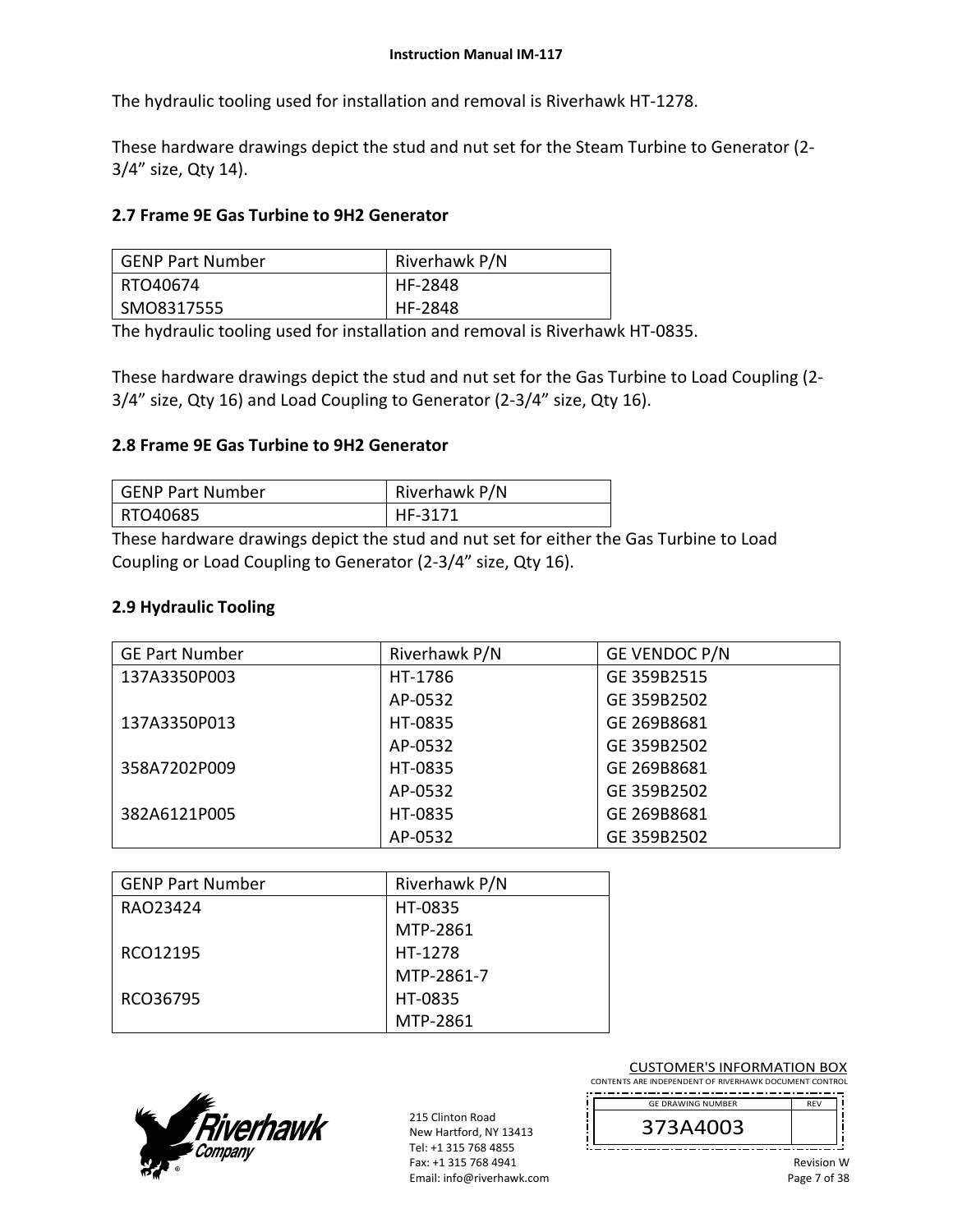|                        | AP-0532 |
|------------------------|---------|
| SM-42926 Load Coupling | HT-5357 |

### **3.0 Quick Checklist**

The following checklist is intended as a summary of the steps needed to use the Riverhawk‐ supplied equipment. New personnel or those experienced personnel who have not used the Riverhawk equipment recently are encouraged to read the entire manual.

### **EQUIPMENT INSPECTION**

- $\Box$  Check oil level in hydraulic pump.
- $\Box$  Check air pressure at 80psi [5.5 bar] minimum. (For air-driven pumps)
- $\Box$  Check hydraulic hose for damage.
- $\Box$  Test pump.
- $\Box$  Inspect tensioner for any damage.

### **NUT AND STUD PREPARATION**

- $\Box$  Inspect studs and nuts for any damage.
- $\Box$  Clean the studs and nuts.
- $\Box$  Measure stud lengths. (VERY IMPORTANT)
- $\Box$  Install studs and nuts (off-center) into the flange.
- $\Box$  Set stick-out dimension on the coupling side of the flange.
- $\Box$  Hand tighten nuts on turbine / generator side of flange.
- □ Verify stick‐out measurement **(VERY IMPORTANT)**



215 Clinton Road New Hartford, NY 13413 Tel: +1 315 768 4855 Fax: +1 315 768 4941 Email: info@riverhawk.com

|  | <b>CUSTOMER'S INFORMATION BOX</b> |  |
|--|-----------------------------------|--|
|  |                                   |  |

CONTENTS ARE INDEPENDENT OF RIVERHAWK DOCUMENT CONTROL 

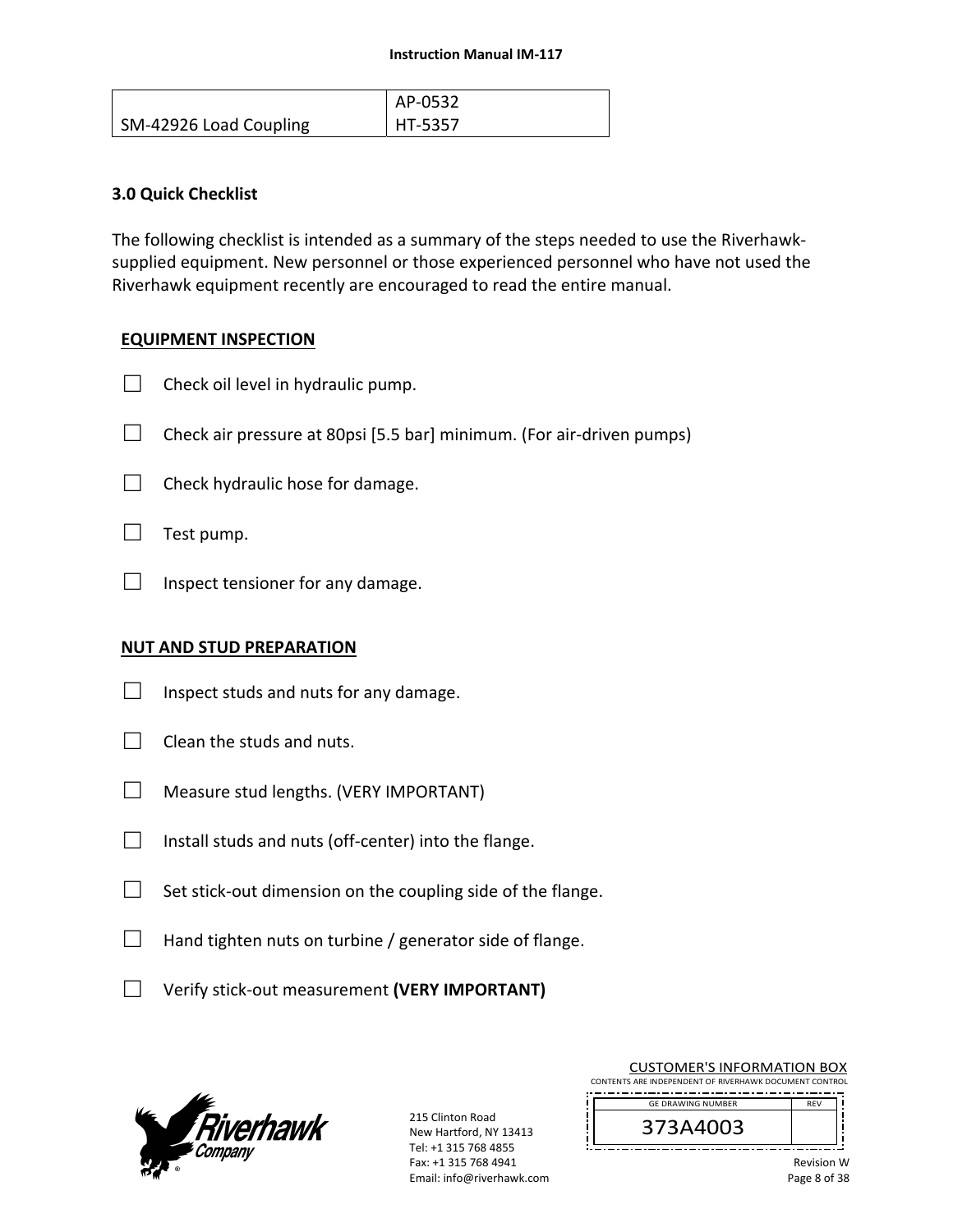### **TENSIONING (Bolt Installation)**

- $\Box$  Check tensioner drawing for correct parts and part numbers. □ Apply a light coat of clean turbine oil or spray lubricant to the puller screw. **DO NOT USE "NEVER SEIZE" ON THE CONICAL THREADS.**  $\Box$  Slide spanner ring over the puller screw.  $\Box$  Install the tensioner on the stud in flange and slide spanner ring onto nut.  $\Box$  Insert 1/2" hex Allen wrench into the back side of the stud.
- $\Box$  Tighten the puller screw. Then back off puller screw 1/2 a turn.
- □ Retighten the puller screw and leave tight. **DO NOT BACK OFF PULLER SCREW.**
- □ Bleed the tensioner. **Do NOT bleed tensioner off of a stud! Damage to the tool will result!**
- $\Box$  Tension to 50%. Consult manual for correct pressure.
- $\Box$  Use the pin wrench in spanner ring to tighten nut.
- $\Box$  Release pressure, move to next stud in pattern.
- $\Box$  Repeat above steps at final pressure.
- $\Box$  Measure final stud length and record on stretch datasheets. Calculate stretch.
- $\Box$  Torque the nuts' set screws.

#### **DETENSIONING (Stud Removal)**

□ Loosen nuts' set screws

□ Inspect and clean studs' conical threads. **Do not continue until ALL debris is removed from the threads!** See instruction manual IM‐220. **Do not try to use the tensioner to remove a damaged stud!** 



215 Clinton Road New Hartford, NY 13413 Tel: +1 315 768 4855 Fax: +1 315 768 4941 Email: info@riverhawk.com

| <b>CUSTOMER'S INFORMATION BOX</b>                      |  |  |
|--------------------------------------------------------|--|--|
| CONTENTS ARE INDEPENDENT OF RIVERHAWK DOCUMENT CONTROL |  |  |

 REV GE DRAWING NUMBER

|--|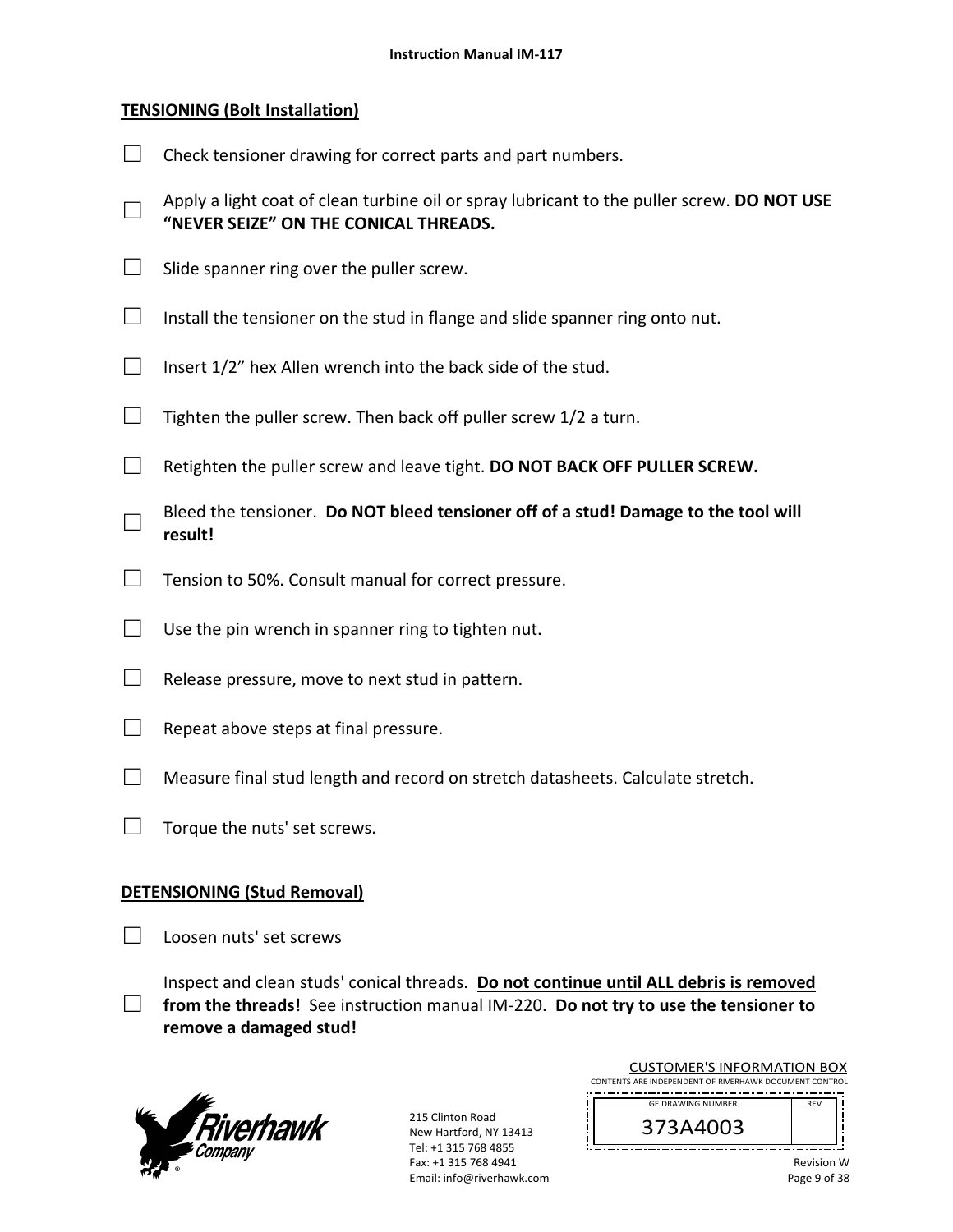| Apply a light coat of clean turbine oil or spray lubricant to the puller screw. DO NOT USE<br>"NEVER SEIZE" ON THE CONICAL THREADS. |
|-------------------------------------------------------------------------------------------------------------------------------------|
| Slide spanner ring over the puller screw.                                                                                           |
| Install the tensioner on the stud.                                                                                                  |
| Install spanner ring into nut.                                                                                                      |
| Tighten the puller screw. Then back off puller screw 1/2 a turn.                                                                    |
| Retighten the puller screw and leave tight. DO NOT BACK OFF PULLER SCREW.                                                           |
| Bleed the tensioner. Do NOT bleed tensioner off of a stud! Damage to the tool will<br>result!                                       |
| Apply final pressure.                                                                                                               |
| Loosen nut with the spanner ring and pin wrench.                                                                                    |
| Move to next stud in pattern                                                                                                        |

### **4.0 General Preparations**

Read and understand all instructions before installing and tensioning studs.

Operators should be trained or have previous experience using Riverhawk tensioning equipment. Training will minimize the chance of improper use of the equipment.

The hydraulic tooling including the hydraulic hoses should be inspected prior to use. Inspection guidelines are listed in the following sub‐sections.

This equipment produces very high hydraulic pressures and very high forces. Operators must exercise caution and wear the appropriate personal protective equipment when handling and operating the hydraulic tooling.

High-pressure oil from the hydraulic pump pressurizes the tensioner which generates a very large force that actually stretches the stud. As the stud is stretched the nut lifts off the flange. The nut is then turned by hand using the supplied spanner ring. Once the nut is tight against the



215 Clinton Road New Hartford, NY 13413 Tel: +1 315 768 4855 Fax: +1 315 768 4941 Email: info@riverhawk.com

| <b>CUSTOMER'S INFORMATION BOX</b>                      |  |  |
|--------------------------------------------------------|--|--|
| CONTENTS ARE INDEPENDENT OF RIVERHAWK DOCUMENT CONTROL |  |  |
| <b>GE DRAWING NUMBER</b>                               |  |  |

373A4003

Ĩ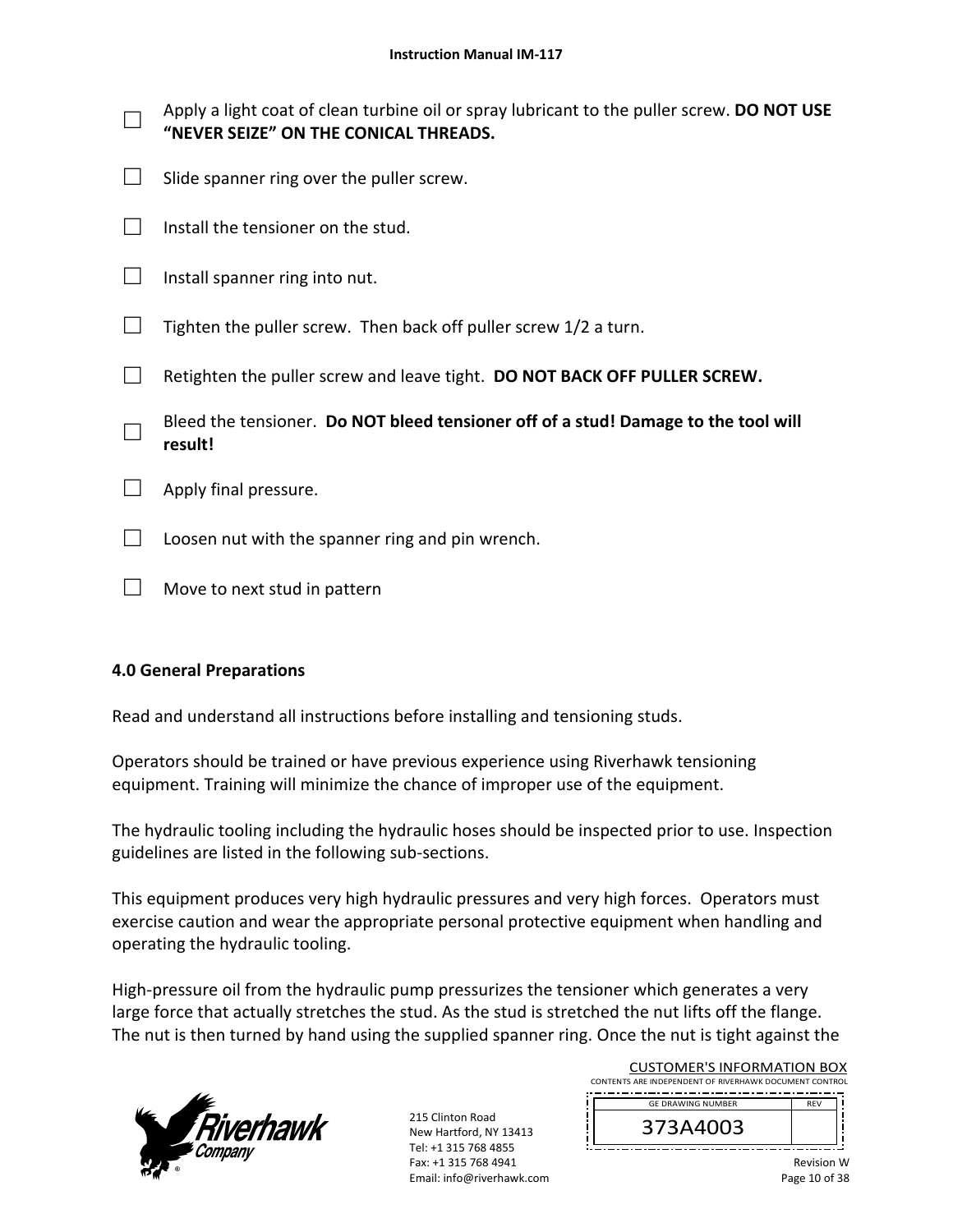flange, the pressure in the tensioner is released. The hardware is now clamping the flange together.

### **4.1 Machine Preparation**

The flange to be tensioned must be fully closed prior to positioning of studs in the flanges. Turning the turbine and generator shafts is not required, but may be useful. Also, it will be advantageous to remove as many obstructions as possible from the flange area, such as speed probes, shipping plates, and conduit.

### **4.2 Hardware – Balance**

Hardware is supplied as weight balanced sets. Studs and Nuts are interchangeable within sets. Do not intermix sets.

Save the weight certification supplied with each set. It will be needed for the purchase of replacement hardware.

### **4.3 Tensioner – Care and Handling**

When not in use, the tensioner shall be maintained in a clean environment and all caps and plugs for hydraulic openings and fittings must be in place.

Use ISO 32 grade oil.

When in use, the tensioner shall be protected from sand and grit.

See section 12 for long term storage requirements.

| 5/8" Wrench | 1" Socket Wrench        | 3' to 4' Breaker Bar |
|-------------|-------------------------|----------------------|
| 1" Wrench   | A set of Allen Wrenches | 9" to 10" Micrometer |

### **4.5 Special Tools**

Hydraulic Tensioner Kit: HT‐0835 Hydraulic Tensioner, 2‐3/4" (reference GE VENDOC 269B8681)

HT‐1278 Hydraulic Tensioner, 2‐3/4"

 HT‐1786 Hydraulic Tensioner, 2‐3/4" (reference GE VENDOC 359B2515)



215 Clinton Road New Hartford, NY 13413 Tel: +1 315 768 4855 Fax: +1 315 768 4941 Email: info@riverhawk.com CUSTOMER'S INFORMATION BOX

CONTENTS ARE INDEPENDENT OF RIVERHAWK DOCUMENT CONTROL REV GE DRAWING NUMBER

| 73A4003<br>⊃ |  |
|--------------|--|
|              |  |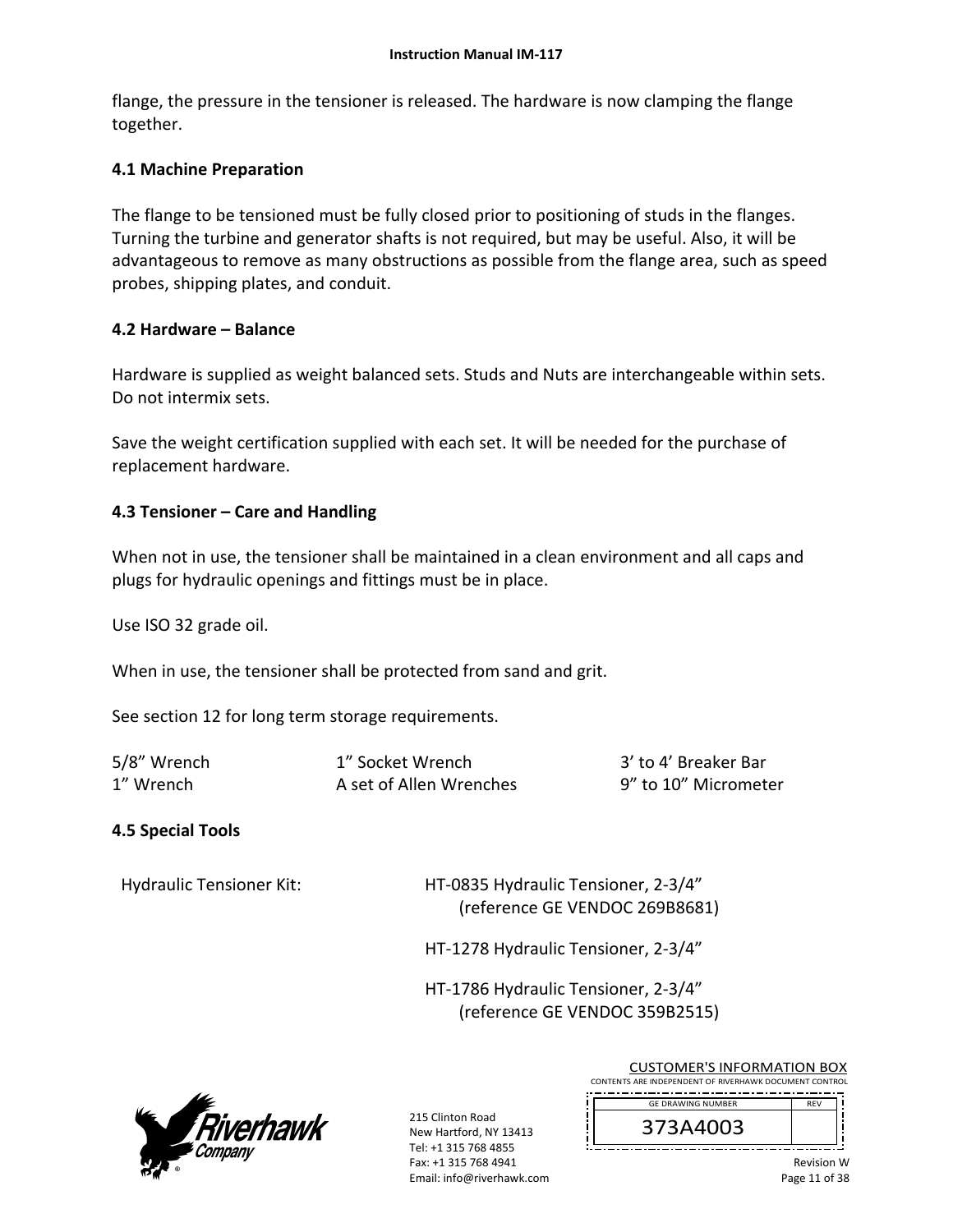HT‐5357 Hydraulic Tensioner, 2‐3/4"

Hydraulic Pump Kit: 
and AP-0532 Air-Operated Hydraulic Pump (recommended) (reference GE VENDOC 359B2502)

> MP‐0130 Manual Hand‐Operated Hydraulic Pump (reference GE VENDOC 359B2506)

# **CAUTION**

**Riverhawk recommends that the tensioners be returned to Riverhawk for periodic inspections. Replacement of obsolete tensioners is recommended. Functional upgrades are also recommended. The Riverhawk Service Returns Coordinator should be notified 3‐6 months prior to a planned outage to schedule an inspection service.** 

### **5.0 Hardware Set Preparations**

### **5.1 Nut Preparation**



Spanner Ring Holes 1 of 2

**Picture 1** ‐ Riverhawk Locknut

If there is any visible damage on a nut, do not use the nut and contact the Riverhawk Company for a replacement nut. Please be prepared to supply the turbine number, weight certification, and digital photographs for evaluation.



215 Clinton Road New Hartford, NY 13413 Tel: +1 315 768 4855 Fax: +1 315 768 4941 Email: info@riverhawk.com

CUSTOMER'S INFORMATION BOX CONTENTS ARE INDEPENDENT OF RIVERHAWK DOCUMENT CONTROL

 REV GE DRAWING NUMBER

373A4003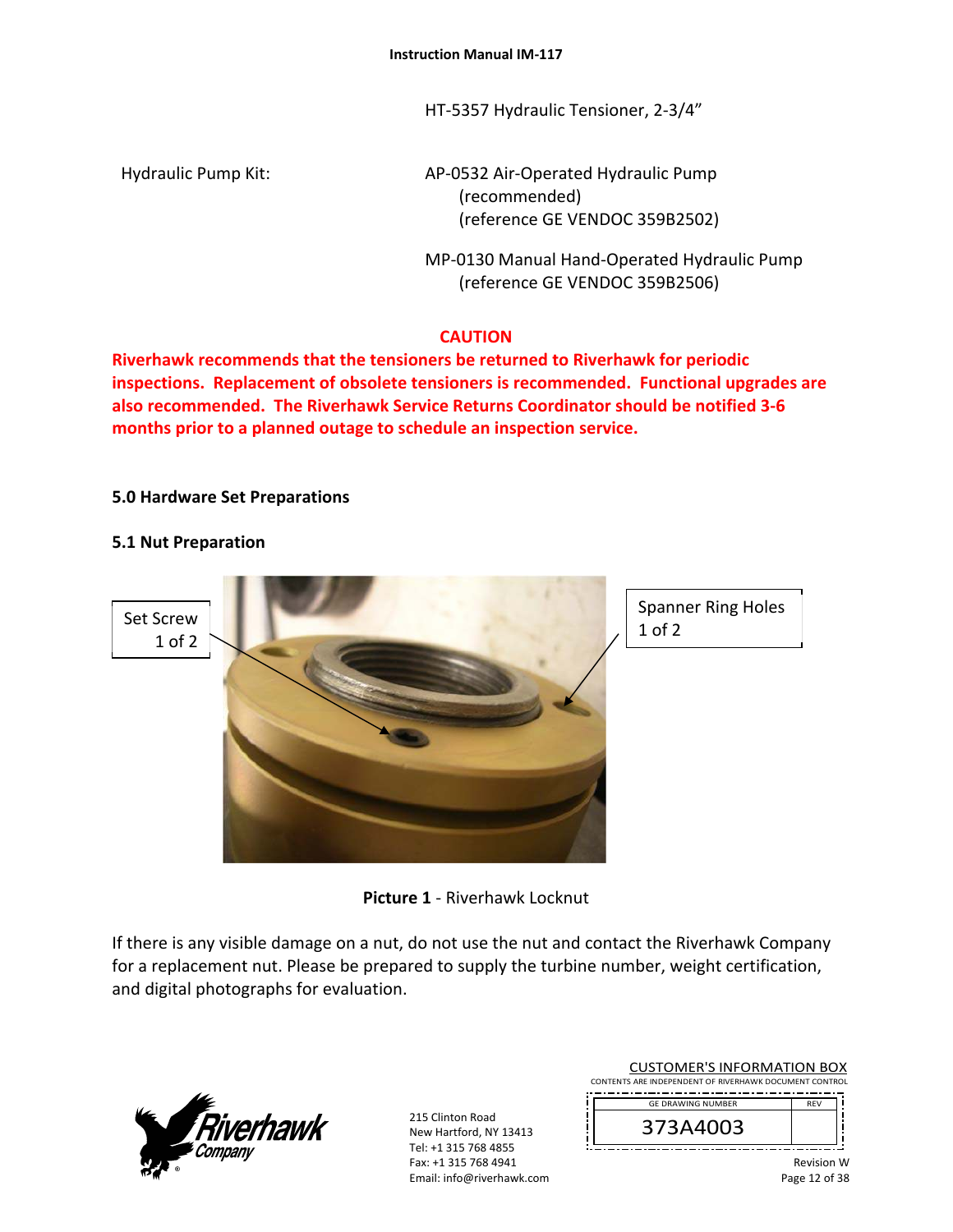### **5.1.1 Nut Cleaning ‐ New Installations**

For new installations, the nuts should come sealed from the factory and will need no cleaning.

### **5.1.2 Nut Cleaning ‐ Old Installations**

Previously installed nuts require cleaning as follows: Wire brush using a petroleum‐based solvent to remove any foreign material on the external surfaces and threads.

### **5.2 Stud Preparation**

Check the stud for any visible damage. If there is any visible damage, do not use the stud and contact the Riverhawk Company for a replacement stud. Please be prepared to supply the turbine number, weight certification, and digital photographs for evaluation.

#### **CAUTION**

**It is especially important to check the condition of the conical thread used to tension the stud. Thread damage from previous abuse can lead to failure of the stud or tensioning equipment.**

The conical threads of each stud must be clean of grit and dirt before installation or removal. This ensures the proper seating of the puller screw.

### **5.2.1 Stud Cleaning ‐ New Installations**

For new installations, the studs should come sealed from the factory and will need no cleaning.

### **5.2.2 Stud Cleaning ‐ Old Installations**

Previously installed studs may require cleaning. Clean conical threads should have a bright and shiny appearance.

If cleaning is required, follow these steps:

- 1. Blow out the threads with compressed air to remove loose debris and dry conical threads. Do not apply a solvent or other cleaning solution to the threads as this may chemically attack the stud.
- 2. Use Stud Cleaning Kit, GT‐4253 or a similar 1" diameter Brass power brush.



215 Clinton Road New Hartford, NY 13413 Tel: +1 315 768 4855 Fax: +1 315 768 4941 Email: info@riverhawk.com

CUSTOMER'S INFORMATION BOX CONTENTS ARE INDEPENDENT OF RIVERHAWK DOCUMENT CONTROL

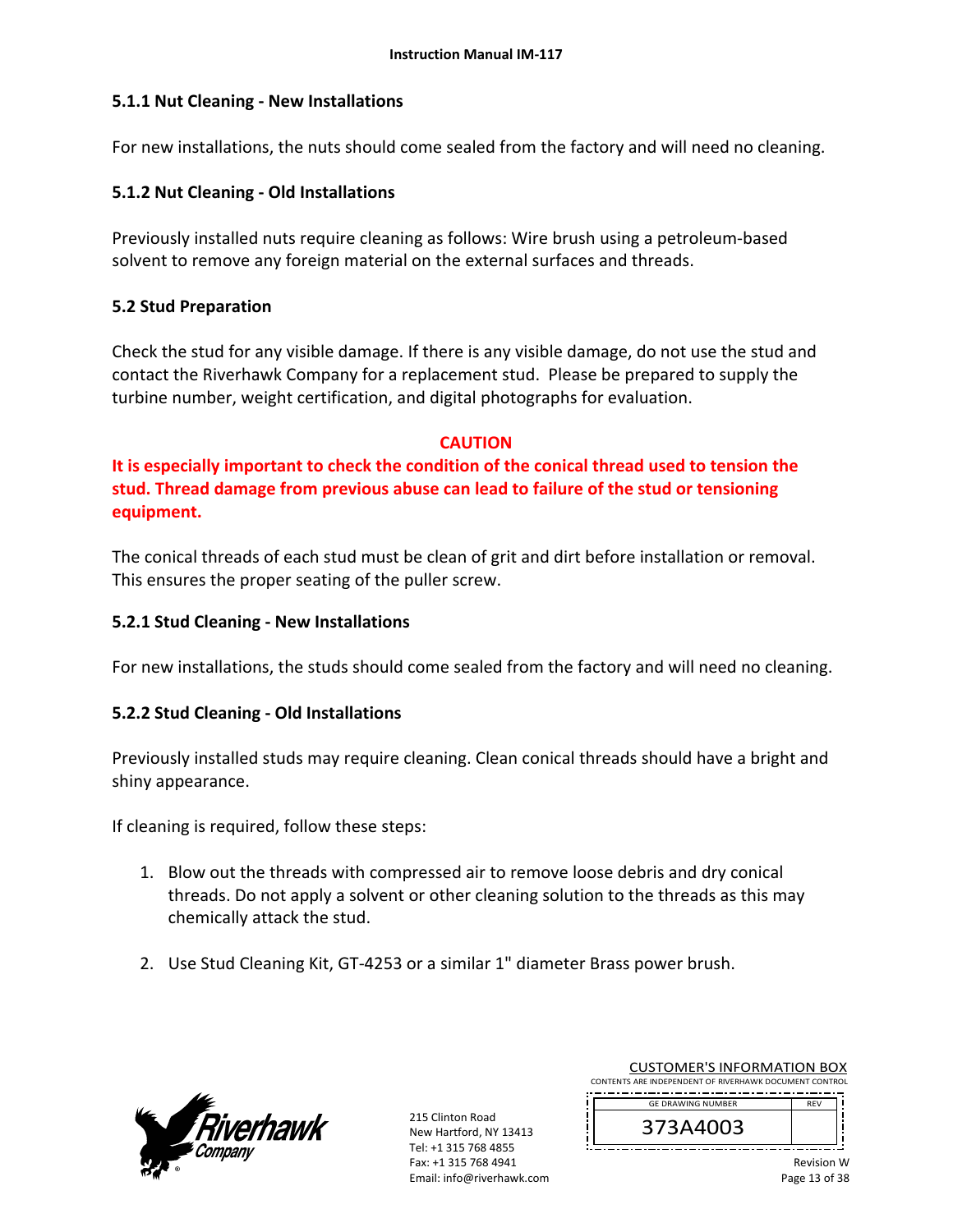

**Picture 2 ‐** Brass Power Brush

- 3. Insert the brush into an electric drill and set drill to run in a counterclockwise direction at high speed.
- 4. Work the drill in a circular motion while moving the brush in and out to clean all of the threads. Try not to hold the brush in one place too long, so as not to remove the stud's protective coating.
- 5. Blow out the threads with compressed air to remove loosened debris.
- 6. Visually inspect threads for cleanliness. Threads should be bright and shiny.
- 7. Repeat if any dirt can be seen in the threads.
- 8. Inspect threads for any damage that may have been caused by previous installation.
- **9.** Do **not** apply thread lubricants such as "Never Seize" to the stud's threads.
- 10. Finish the cleaning process by rinsing in a volatile solvent such as acetone and allow to dry.

#### **5.3 Stud Length Measurement**

Measure and record the initial lengths of the studs. The following suggestions will improve your results.

- **Plan to start and finish any flange in the same day.**
- **Studs and flange must be at the same temperature.**
- **Number each stud with a marker for later stretch measurement tracking.**
- **Mark the location of measurement on stud end with a permanent marker.**
- **Measure each stud to nearest 0.001 inch (.01 mm).**
- **Record each measurement on the supplied record sheets.**
- **Do not allow the measuring instruments to sit in the sun.**
- **The same person should make all measurements.**



215 Clinton Road New Hartford, NY 13413 Tel: +1 315 768 4855 Fax: +1 315 768 4941 Email: info@riverhawk.com CUSTOMER'S INFORMATION BOX

CONTENTS ARE INDEPENDENT OF RIVERHAWK DOCUMENT CONTROL 

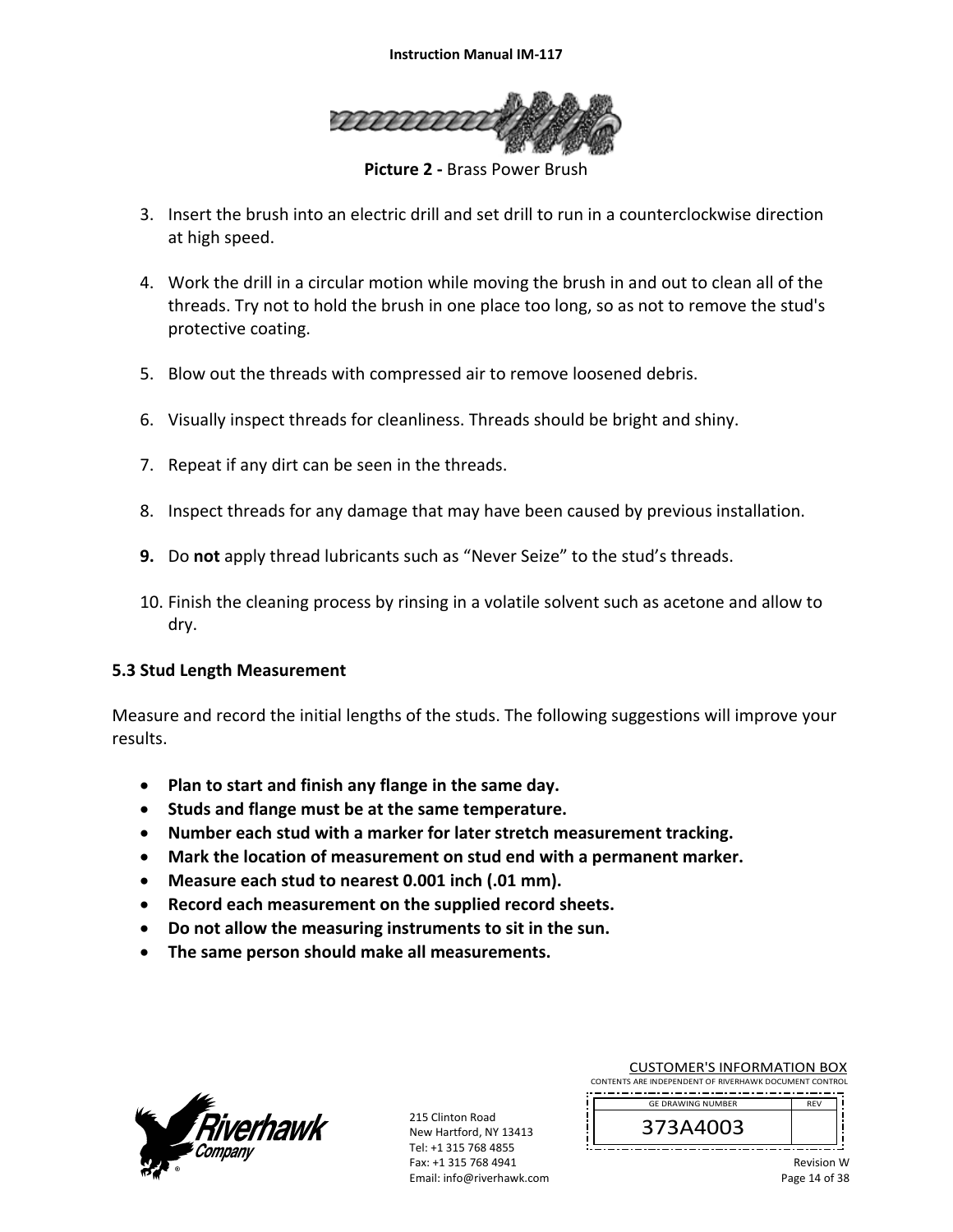### **6.0 Stud and Nut Assembly**

Refer to the hardware assembly drawing (HF-xxxx) listed in Section 2.0 of this manual.

- 1. Assemble the cylindrical nut to the internal, conical thread end of the stud.
- 2. Slide the stud and cylindrical nut assembly into the flange as shown in Figure 1A and 1B.



Figure 1B – Cross-section View of Load Coupling or Steam Turbine to Generator Bolted Flange Connection

3. Install the other nut on the backside.



215 Clinton Road New Hartford, NY 13413 Tel: +1 315 768 4855 Fax: +1 315 768 4941 Email: info@riverhawk.com CUSTOMER'S INFORMATION BOX

CONTENTS ARE INDEPENDENT OF RIVERHAWK DOCUMENT CONTROL GE DRAWING NUMBER

REV 373A4003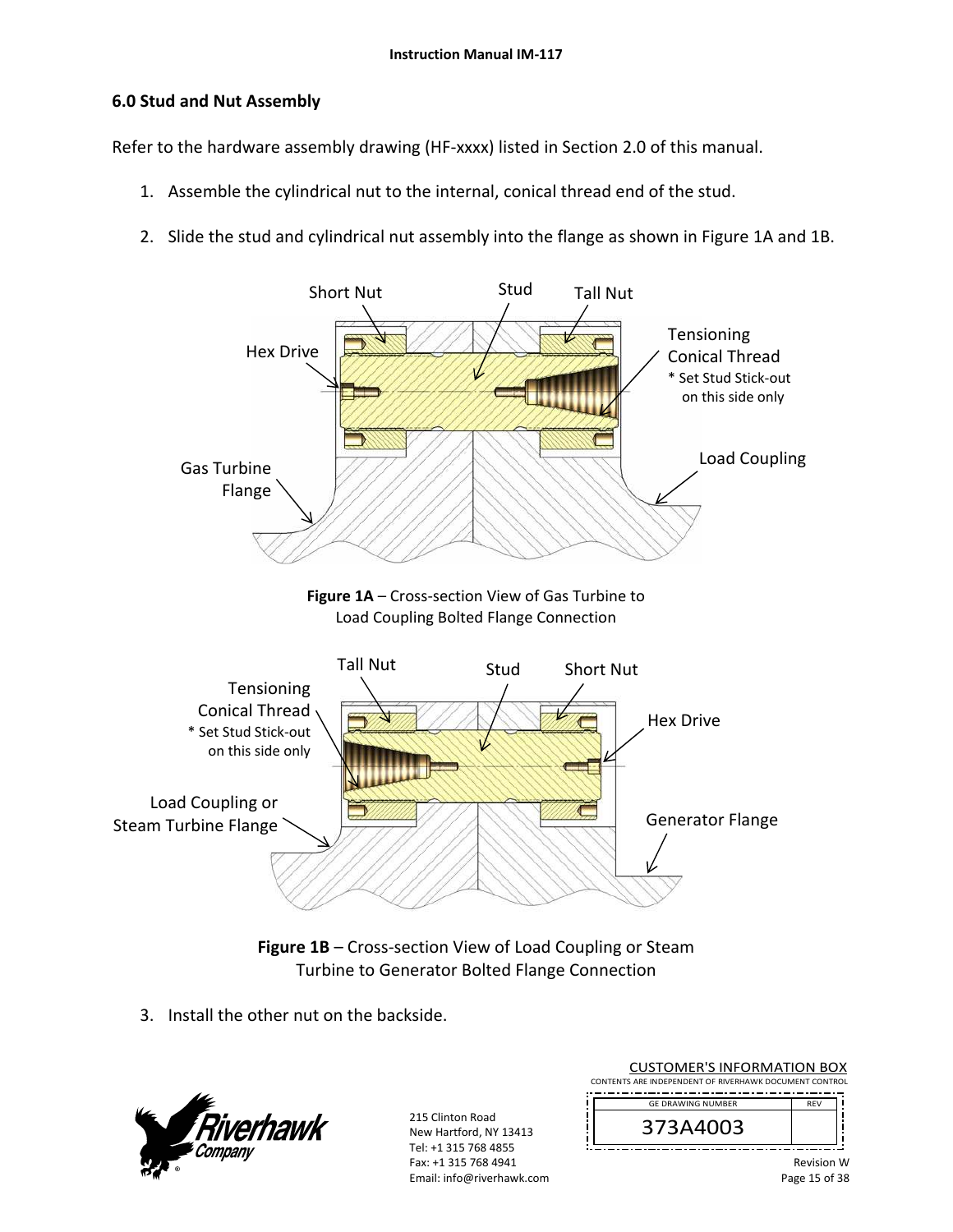4. Adjust the nut/stud assembly so that the stud protrudes (or sticks out) from the face of the cylindrical nut the distance specified on the hardware drawing (HF‐xxxx). **SETTING THIS PROTRUSION OF STUD TO NUT IS CRITICAL FOR PROPER TENSIONER OPERATION.** A metal stick‐out gage is provided with the tensioner to assist the operator in setting the protrusion dimension



**Picture 3** – Use of Stick‐Out Gage

- 5. Hand tighten the assembly to a snug fit.
- 6. Recheck the stud stick‐out length. If the stick‐out length does not match the hardware drawing, adjust the nuts as necessary.

### **7.0 Hydraulic Tensioner Equipment Assembly**

- **7.0 Hydraulic Tensioner Equipment Assembly**
- **7.1 Hydraulic Equipment Inspection**
- **7.1.1 Hydraulic Tensioner Inspection**

# **CAUTION**

**Riverhawk recommends that the tensioner be returned to Riverhawk for periodic inspections. Replacement of obsolete tensioners is recommended. Functional upgrades are also recommended. The Riverhawk Service Returns Coordinator should be notified 3‐6 months prior to a planned outage to schedule an inspection service.** 



215 Clinton Road New Hartford, NY 13413 Tel: +1 315 768 4855 Fax: +1 315 768 4941 Email: info@riverhawk.com CUSTOMER'S INFORMATION BOX

CONTENTS ARE INDEPENDENT OF RIVERHAWK DOCUMENT CONTROL 

| <b>GE DRAWING NUMBER</b> |  |
|--------------------------|--|
| /3A4003<br>э             |  |
|                          |  |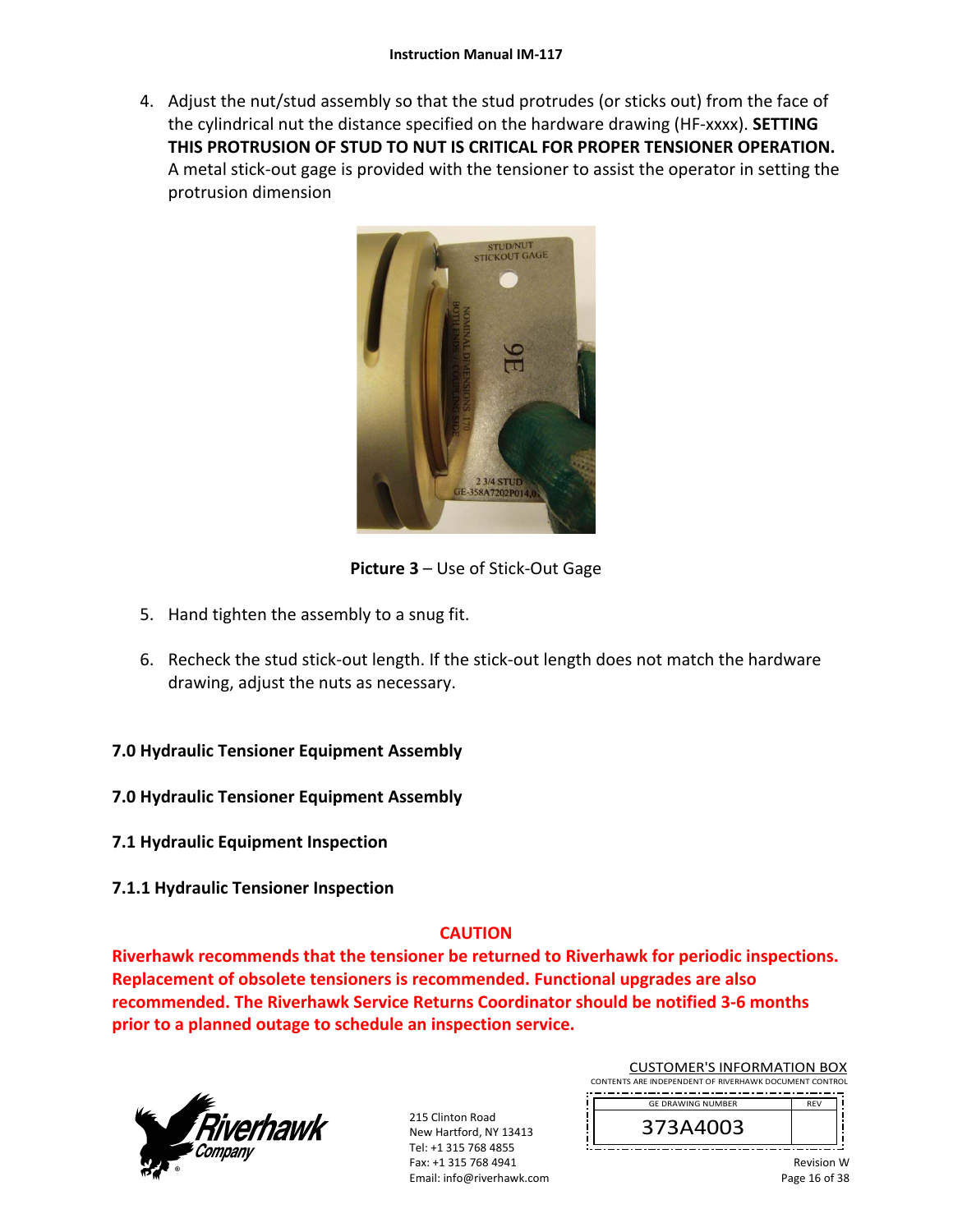Do **not** bleed the air from the hydraulic lines and tensioner at this time. See section 8 for bleeding instructions on when to bleed the air from the hydraulic lines.

#### **WARNING**

**To avoid failure, ensure safety, and proper operation, the tensioner assembly must be installed on a stud in the flange before bleeding and pressurizing the tensioner. Do not use the tensioner at any pressure unless the tool is installed on a stud in a flange.** 

Check puller screw usage life with Riverhawk service bulletin SB‐08001.

Clean puller screw and check for any debris and dents.

Puller screw should be free to rotate and move back and forth.

Seam between cylinders closed tightly.

Inspect the tensioner guard for any signs of damage including cracked welds. Any guards modified in the field should be replaced. Bent guards should be replaced. Also, be sure the rubber pad is in place on the end of the guard, if missing, replace.

Inspect the outside of the tensioner for discoloration patterns that may indicate submersion and internal damage.

Perform an inventory of the loose equipment supplied with the tensioner. An inventory list is provided on the tensioner's technical drawing (for example Riverhawk HT‐xxxx). Replacement parts are available from Riverhawk.

### **7.1.1.1 Hydraulic Tensioner's Burst Disc Replacement**

The hydraulic tensioner's burst disc is a key element in the overall safe use of the hydraulic tensioner.

Each tensioner is shipped from our factory with one burst disc already installed in the tensioner and with another spare disc for field replacement. Extra burst discs are available from Riverhawk for replacement purposes.

To replace a damaged burst disc:

- 1. Remove the hydraulic port's dispersion nut, compression ring, and damaged burst disc.
- 2. Discard the damaged burst disc.
- 3. Clean the dispersion nut, compression ring, new burst disc, and the hydraulic port with a solvent to ensure a dirt‐free installation.



215 Clinton Road New Hartford, NY 13413 Tel: +1 315 768 4855 Fax: +1 315 768 4941 Email: info@riverhawk.com

CUSTOMER'S INFORMATION BOX CONTENTS ARE INDEPENDENT OF RIVERHAWK DOCUMENT CONTROL 

REV 373A4003 GE DRAWING NUMBER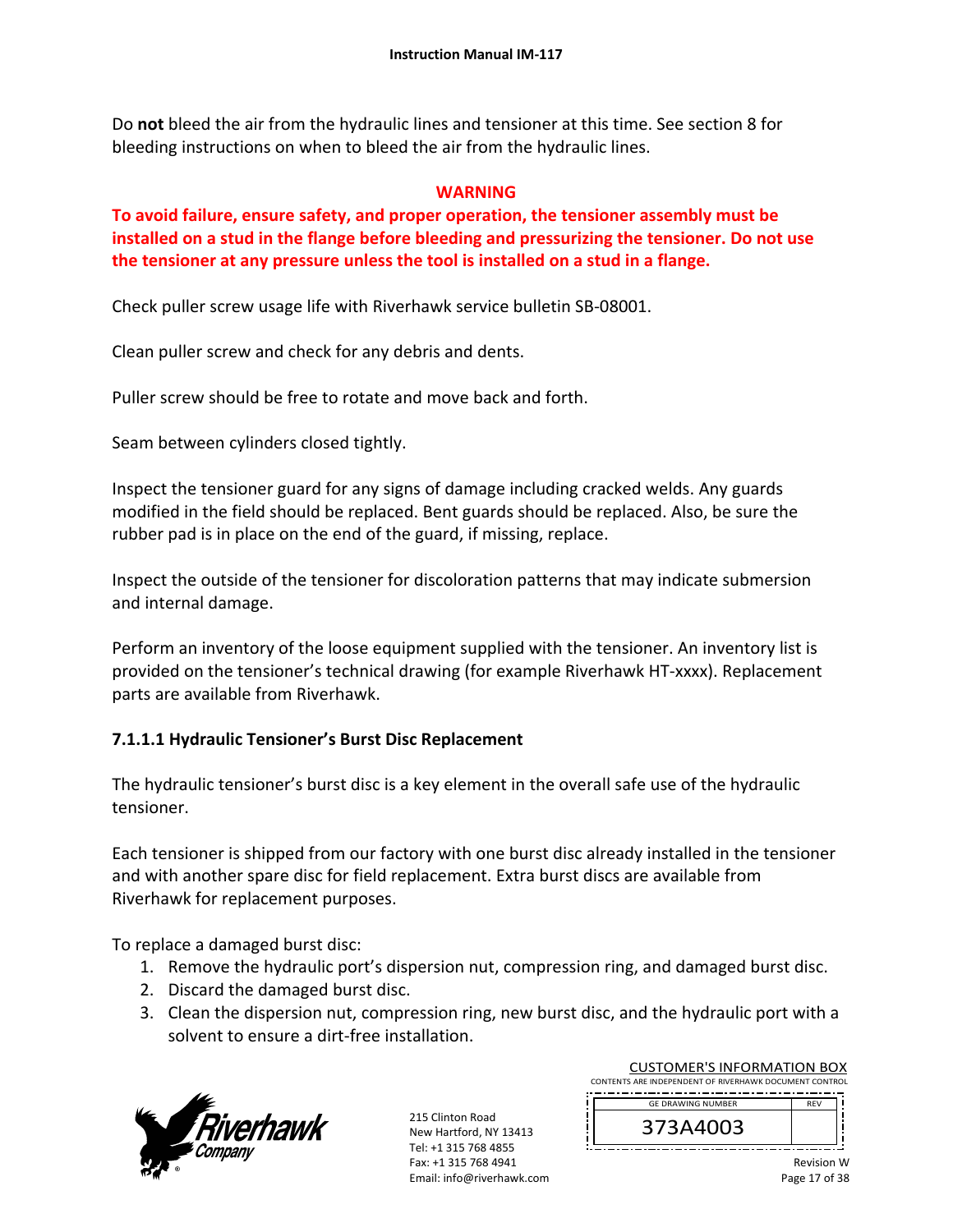4. Reassemble new burst disc, compression ring, and dispersion nut into the same hydraulic port.

#### **Warning**

**A damaged burst disc must be replaced with a with a burst disc of the same design and pressure rating. Do not substitute a damaged burst disc with a different disc type, a different pressure rating, or a foreign object.**

### **7.1.2 Hydraulic Pump Kit Inspection**

Refer to the Hydraulic Pump Kit Instruction Manual, IM‐293 (GE VENDOC 373A4058). The latest revision may be obtained by contacting Riverhawk Company or thru www.riverhawk.com.

### **7.2 Hydraulic Fittings**



Riverhawk tensioners use a 1/4" High Pressure port to connect its hydraulic hoses. The hose connector is made from a three piece assembly: a gland nut, a collar, and a 1/4" tube or 1/4" hose end. (See Illustration 1)

To assembly the fitting, slide the gland nut over the 1/4" tube or 1/4" hose end. Turn the collar counter‐clockwise (**left hand** thread) on to the tube or hose end as shown in Illustration 1.

The collar should be placed .125" (3.2 mm) from the tip of the cone. (See Illustration 2) It may be necessary to adjust this collar with a set of vise‐ grip pliers. Be careful to not strip the threads off the tube or hose end.



215 Clinton Road New Hartford, NY 13413 Tel: +1 315 768 4855 Fax: +1 315 768 4941 Email: info@riverhawk.com

#### CUSTOMER'S INFORMATION BOX

CONTENTS ARE INDEPENDENT OF RIVERHAWK DOCUMENT CONTROL 

DE<sub>V</sub> 373A4003 GE DRAWING NUMBER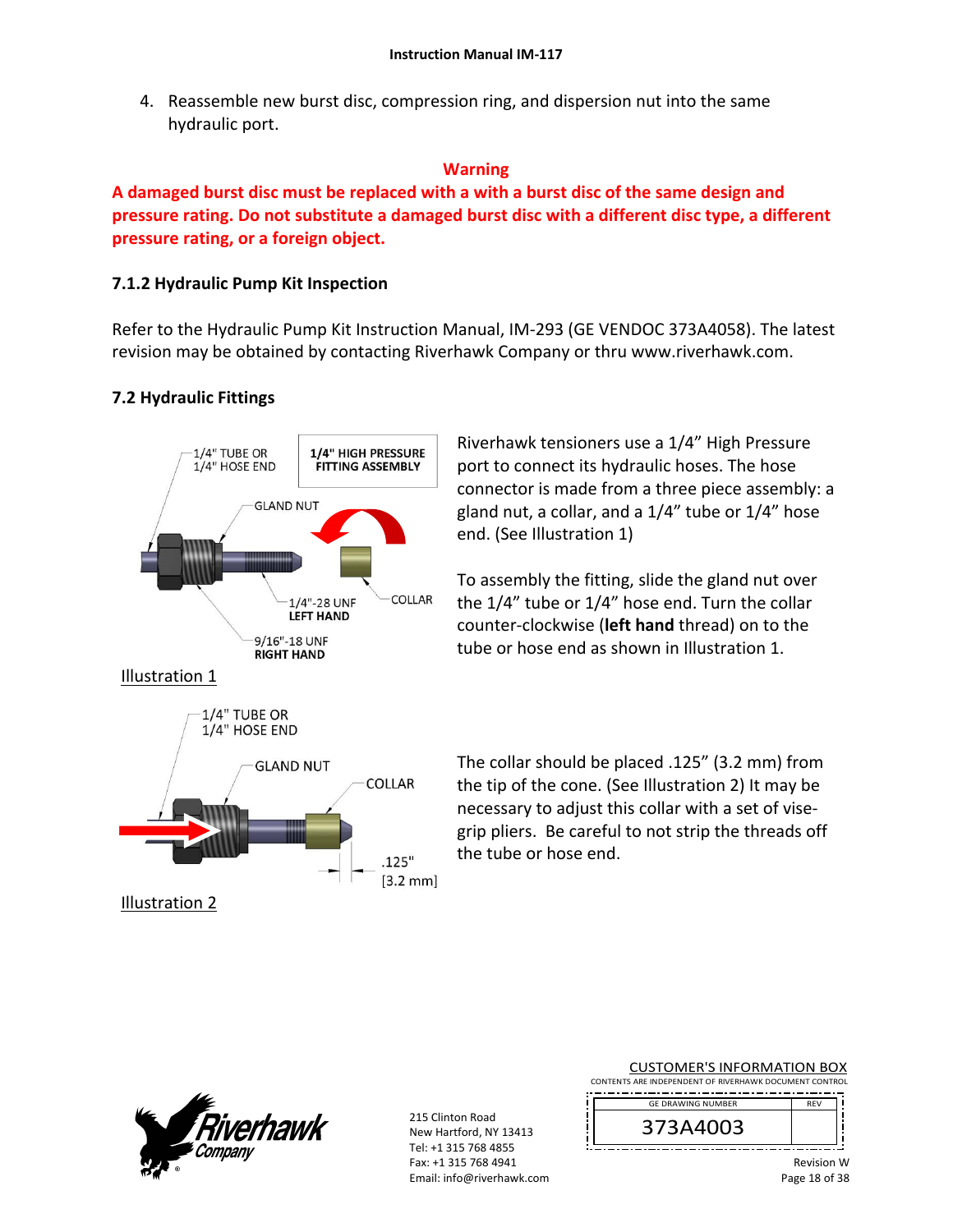

Slide the gland nut down over the collar. (See Illustration 3) Insert the 1/4" tube or 1/4" hose end into tensioner or hydraulic pump. While firmly holding the tube or hose end to stop it from rotating, turn the gland nut clockwise (**right hand** thread) and torque the gland nut to 25 FT‐LBS (34 N‐m).

### Tips:

- Make sure all parts are clean and free from debris.
- Protect the cone on the end of the  $1/4$ " tube or 1/4" hose end from scratches as this is the sealing surface.
- Replace red plastic caps when finished to protect the threads and cone.

# **8.0 Assembly of Tensioner on a Stud**

### **8.1 Handling of the Tensioner**

Rest the tensioner on top of the coupling shaft. Using a strap just long enough to go around the coupling shaft, attach each end to the handles of the tensioner. One way to do this is to attach the strap by looping the strap through itself around the handle of the tensioner on one side then around the coupling shaft and finally attached to the handle on the other side with a D‐ shackle. This will help hold the tensioner in place should it fall off of the shaft. The strap also helps the operators move the tensioner around the shaft while tensioning.

If possible, use a 'Come‐along' or chain fall from the ceiling of the coupling room and attach it to the tensioner using a short strap wrapped through the handles and around the top of the tensioner. This will allow the operators to easily move the tensioner around the coupling shaft by supporting the weight of the tool.

### **8.2 Kit Assembly**

Assemble the hydraulic pump with its hose to the tensioner and bleed out the air per following instructions in section 8.3.

Refer to the hardware assembly drawing (HF-xxxx) listed in Section 2.0 of this manual and the tensioner assembly drawing (HT‐xxxx) listed in Section 4.5 of this manual to determine which side of the flange the tensioner must be located on in order to use the tensioner properly.



215 Clinton Road New Hartford, NY 13413 Tel: +1 315 768 4855 Fax: +1 315 768 4941 Email: info@riverhawk.com

| <b>CUSTOMER'S INFORMATION BOX</b>                      |  |
|--------------------------------------------------------|--|
| CONTENTS ARE INDEPENDENT OF RIVERHAWK DOCUMENT CONTROL |  |
|                                                        |  |

REV 373A4003 GE DRAWING NUMBER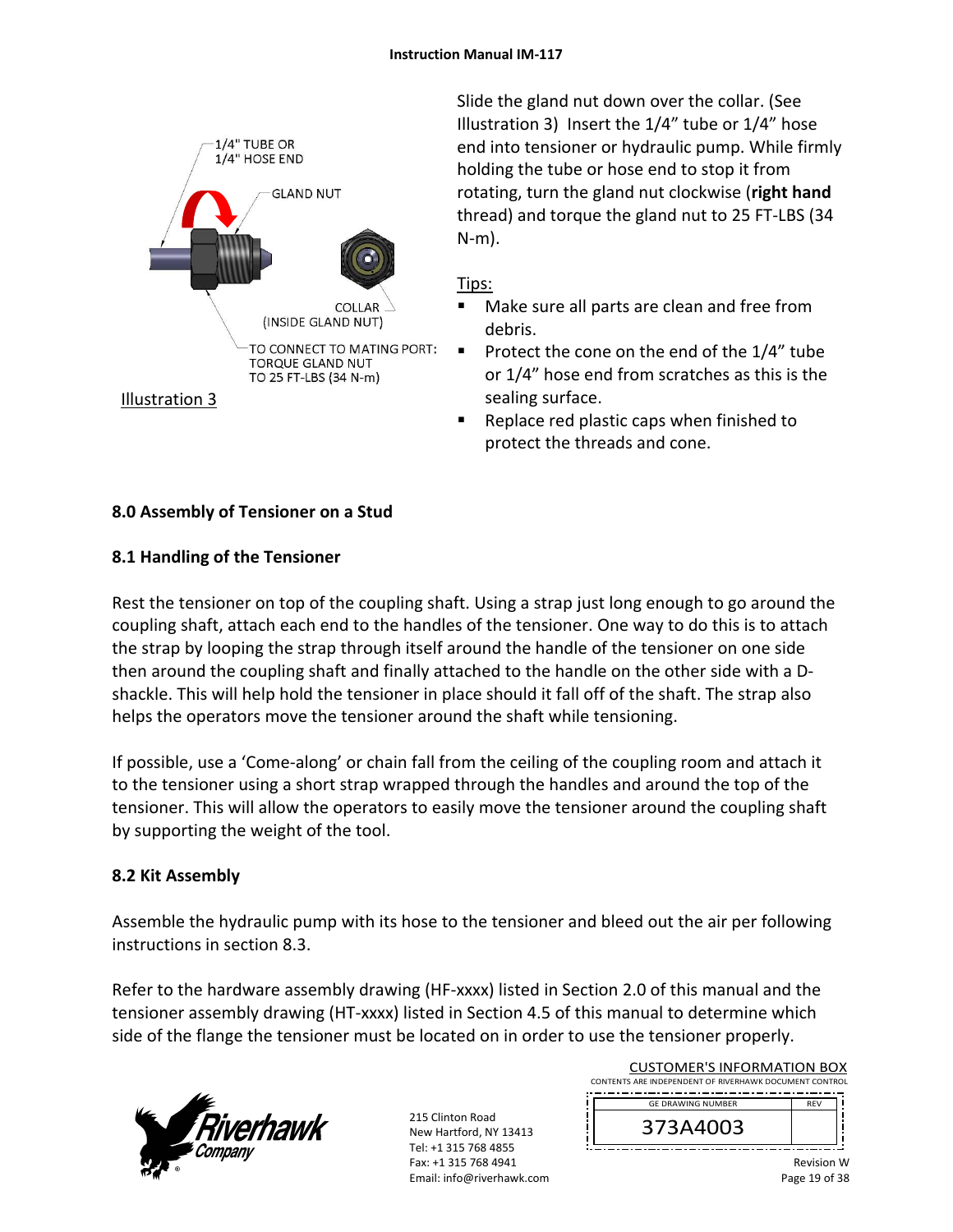

**Figure 2A –** Cross‐section View of HT‐0835 or HT‐1786 on 9E Gas Turbine Load Coupling Flange

**NOTE:** The HT‐1786 tensioner model is supplied with two adapter feet. The short foot marked "Turbine" is used on the turbine end of the load coupling. The tall foot marked "Generator" is used on the generator end of the load coupling. Mount the appropriate foot before attempting use of the tensioner.



215 Clinton Road New Hartford, NY 13413 Tel: +1 315 768 4855 Fax: +1 315 768 4941 Email: info@riverhawk.com CUSTOMER'S INFORMATION BOX

CONTENTS ARE INDEPENDENT OF RIVERHAWK DOCUMENT CONTROL 

| <b>GF DRAWING NUMBER</b> |  |
|--------------------------|--|
| 373A4003                 |  |
|                          |  |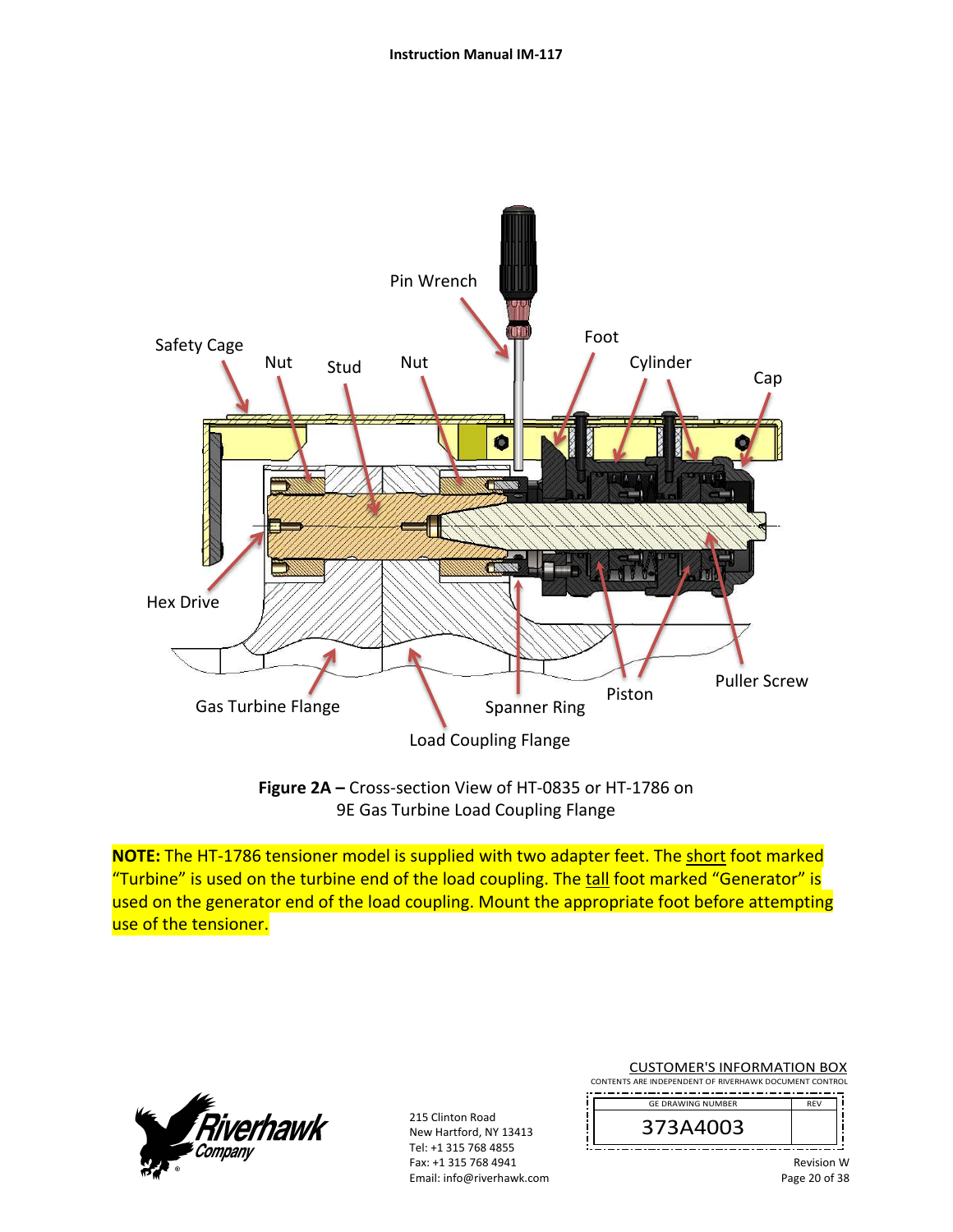

**Figure 2B –** Cross‐section View of HT‐1278 or HT‐1786 on 9E Gas Turbine Generator Flange

**NOTE:** The HT‐1786 tensioner model is supplied with two adapter feet. The short foot marked "Turbine" is used on the turbine end of the load coupling. The tall foot marked "Generator" is used on the generator end of the load coupling. Mount the appropriate foot before attempting use of the tensioner.

**Note:** Before threading the puller screw into the stud, carefully check the cleanliness of both the stud's and the puller screw's conical threads. Apply a light coat of clean turbine oil or a spray lubricant to the puller screw. Do not use "Never Seize" on the conical threads. This procedure will ease assembly and assure positive mating of the threads before tightening.



215 Clinton Road New Hartford, NY 13413 Tel: +1 315 768 4855 Fax: +1 315 768 4941 Email: info@riverhawk.com

CUSTOMER'S INFORMATION BOX CONTENTS ARE INDEPENDENT OF RIVERHAWK DOCUMENT CONTROL

| <b>GF DRAWING NUMBER</b> |  |
|--------------------------|--|
| 373A4003                 |  |
|                          |  |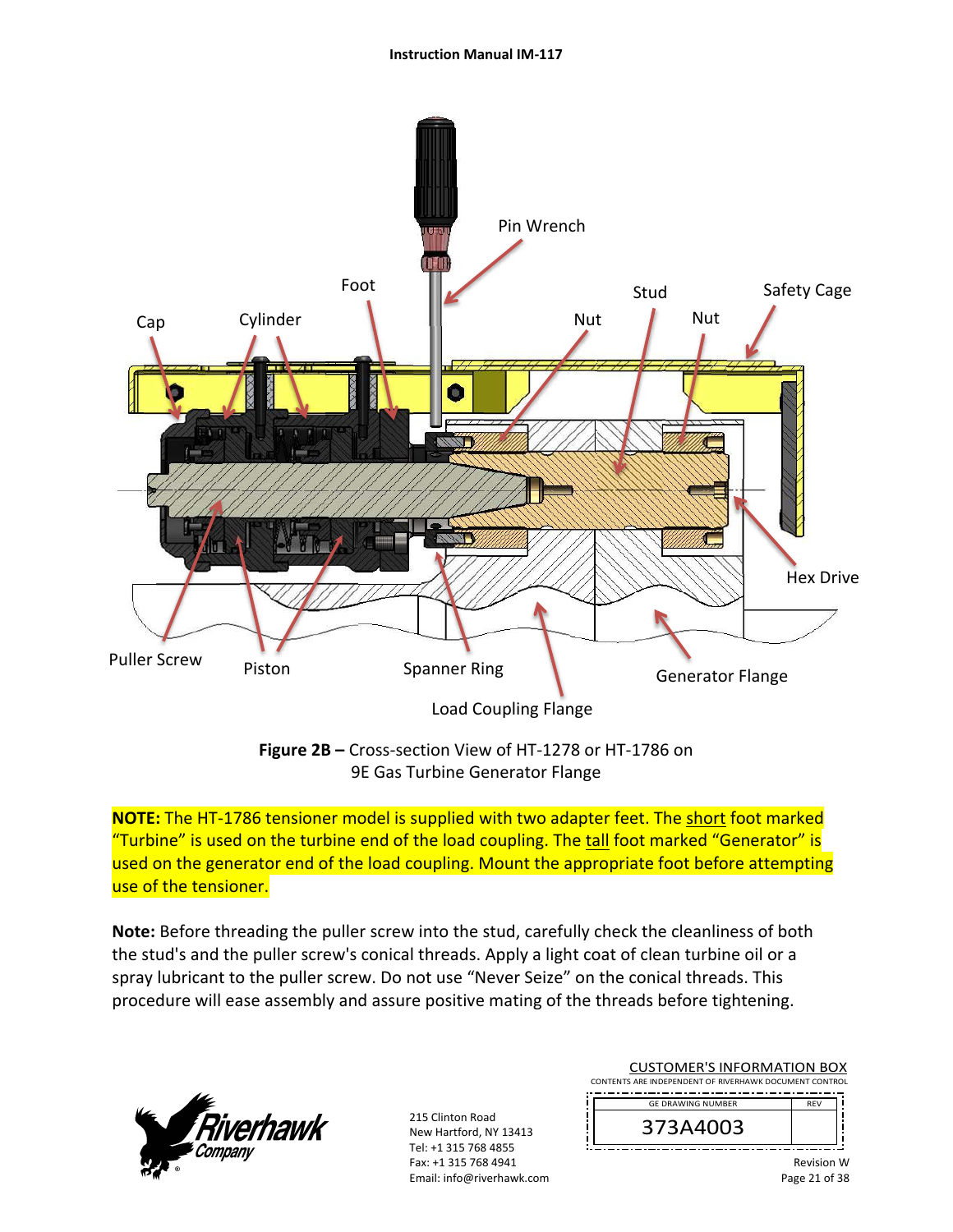Assembly sequence is as follows:

- 1. Open the hydraulic return valve on the pump to allow hydraulic fluid to be pushed back from the puller tool into the pump reservoir. (This is automatic on the air‐operated hydraulic pump)
- 2. Place the spanner ring over the puller screw on the tensioner.
- 3. Apply a light coat of clean turbine oil or a spray lubricant to the puller screw. Do not use "Never Seize" on the conical threads.
- 4. Place and hold the tensioner assembly over the end of the stud to be tightened.
- 5. Slide the puller screw in to the tapered thread of the stud and hand tighten. **Be sure not to cross thread assembly.**
- 6. Hold the stud steady with a 1/2" hex key wrench and lightly tighten the puller screw into the conical thread of the stud with a wrench.
- 7. Place the spanner ring on the cylindrical nut located on the stud.
- 8. At this point the Tensioner Assembly **MUST BE FREE TO ROTATE,** the puller screw must be tight in the stud**. DO NOT BACK OFF PULLER SCREW.**

**If the tensioner is not free to rotate when the puller screw is tight then, either (1) the stud is not properly positioned in the flange and recheck the stick‐out length and reposition the nuts, or (2) The tensioner is damaged and must be returned for repair.** 

### **CAUTION**

**Do not over extend the stud. Over extension can cause the piston to lose its seal and leak oil.** 

### **CAUTION**

**Personal injury and equipment damage can occur if the puller screw is not securely engaged with the tapered threads of the stud. Proper engagement is achieved when the puller screw is tight in the stud and the tensioner assembly is free to turn.** 

**8.3 Bleeding Hydraulic System** 

### **WARNING**

**To avoid failure, ensure safety, and proper operation, the tensioner assembly must be installed on a stud in the flange before bleeding and pressurizing the tensioner. Do not use the tensioner at any pressure unless the tool is installed on a stud in a flange.** 



215 Clinton Road New Hartford, NY 13413 Tel: +1 315 768 4855 Fax: +1 315 768 4941 Email: info@riverhawk.com CUSTOMER'S INFORMATION BOX

CONTENTS ARE INDEPENDENT OF RIVERHAWK DOCUMENT CONTROL 

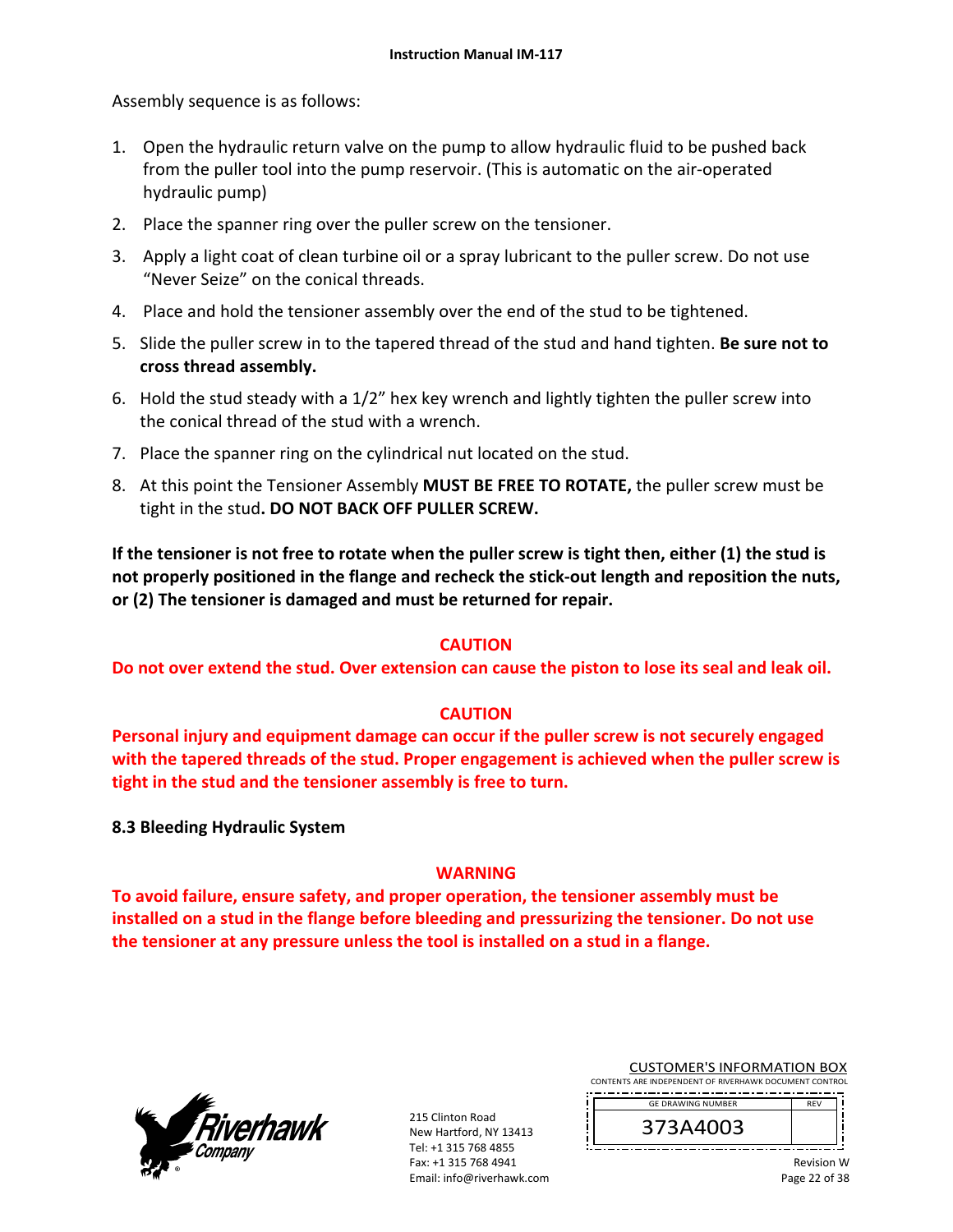#### **Instruction Manual IM‐117**





**Picture 4A –** Bleed Port Location on HT‐0835 and on HT‐1786 with Gas Turbine Foot



**Picture 4B –** Bleed Port Location on HT‐1278 and on HT‐1786 with Generator Foot



215 Clinton Road New Hartford, NY 13413 Tel: +1 315 768 4855 Fax: +1 315 768 4941 Email: info@riverhawk.com CUSTOMER'S INFORMATION BOX

CONTENTS ARE INDEPENDENT OF RIVERHAWK DOCUMENT CONTROL GE DRAWING NUMBER

373A4003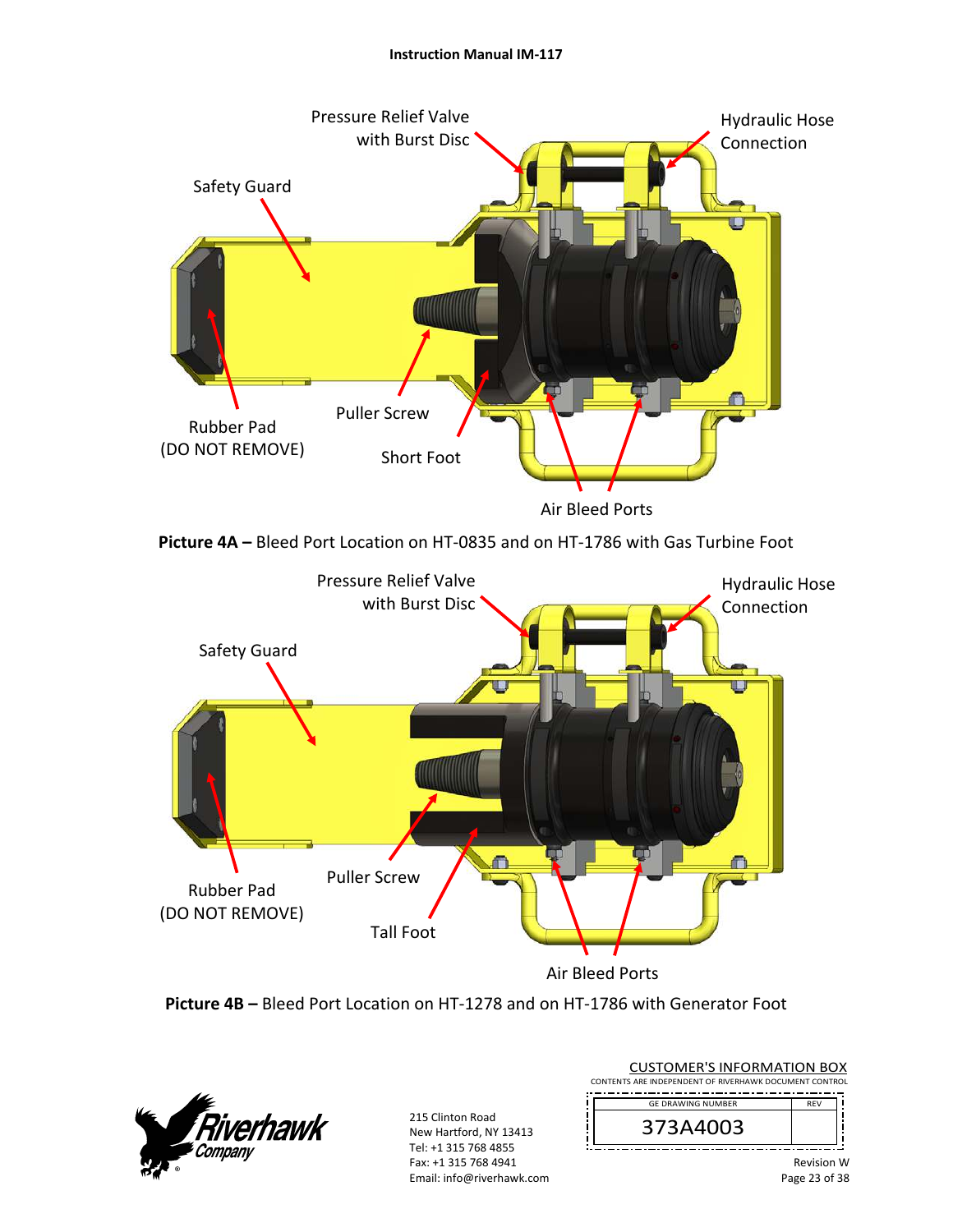The tensioner has four ports, one for pressurizing, two for bleeding the system, and a fourth pressure relief port. To facilitate bleeding, start by first mounting the tensioner at the 9 o'clock stud position, this will critically place the bleed ports in their uppermost position. In addition, make sure that the pump is always situated below the tensioner assembly.

The tensioner is equipped with 5/8" hex coned stem bleeder fittings installed in the bleeder ports. With these two fittings loosened simultaneously, stroke the pump repeatedly until the streams of oil exiting the tool from each port are free of air, then retighten the fittings.

**Note:** The hose is stiff; use of this tooling can be simplified by temporarily installing the tensioner on one stud prior to final tightening of fittings. This will reduce the tendency for the fittings to loosen during use.

### **9.0 Stud Tensioning**

The studs will be tensioned in two steps, at 50% pressure and at final pressure. Follow the tensioning sequence for each flange joint as defined on the record sheets found at the end of this manual.

#### **9.1 Tensioning at 50% pressure**

After the tensioner is properly installed apply hydraulic pressure to the tool. Bring the pressure to the 50% level in accordance with the following table.

### **WARNING**

**The safety cage must be in place at all times. Keep hands out of designated areas at all times when the tensioner is pressurized otherwise personal injury can occur.** 

#### **CAUTION**

**Before threading the puller screw into the stud, carefully check the cleanliness of both the stud's and the puller screw's conical threads. Apply a light coat of clean turbine oil or a spray lubricant to the puller screw. This procedure will ease assembly and assure positive mating of the threads before tightening. Do not use "Never Seize" on the conical threads.** 

### **CAUTION**

**Do not exceed the maximum pressure marked on the tensioner. Excessive pressure can damage the stud and puller screw.** 



215 Clinton Road New Hartford, NY 13413 Tel: +1 315 768 4855 Fax: +1 315 768 4941 Email: info@riverhawk.com CUSTOMER'S INFORMATION BOX

CONTENTS ARE INDEPENDENT OF RIVERHAWK DOCUMENT CONTROL 

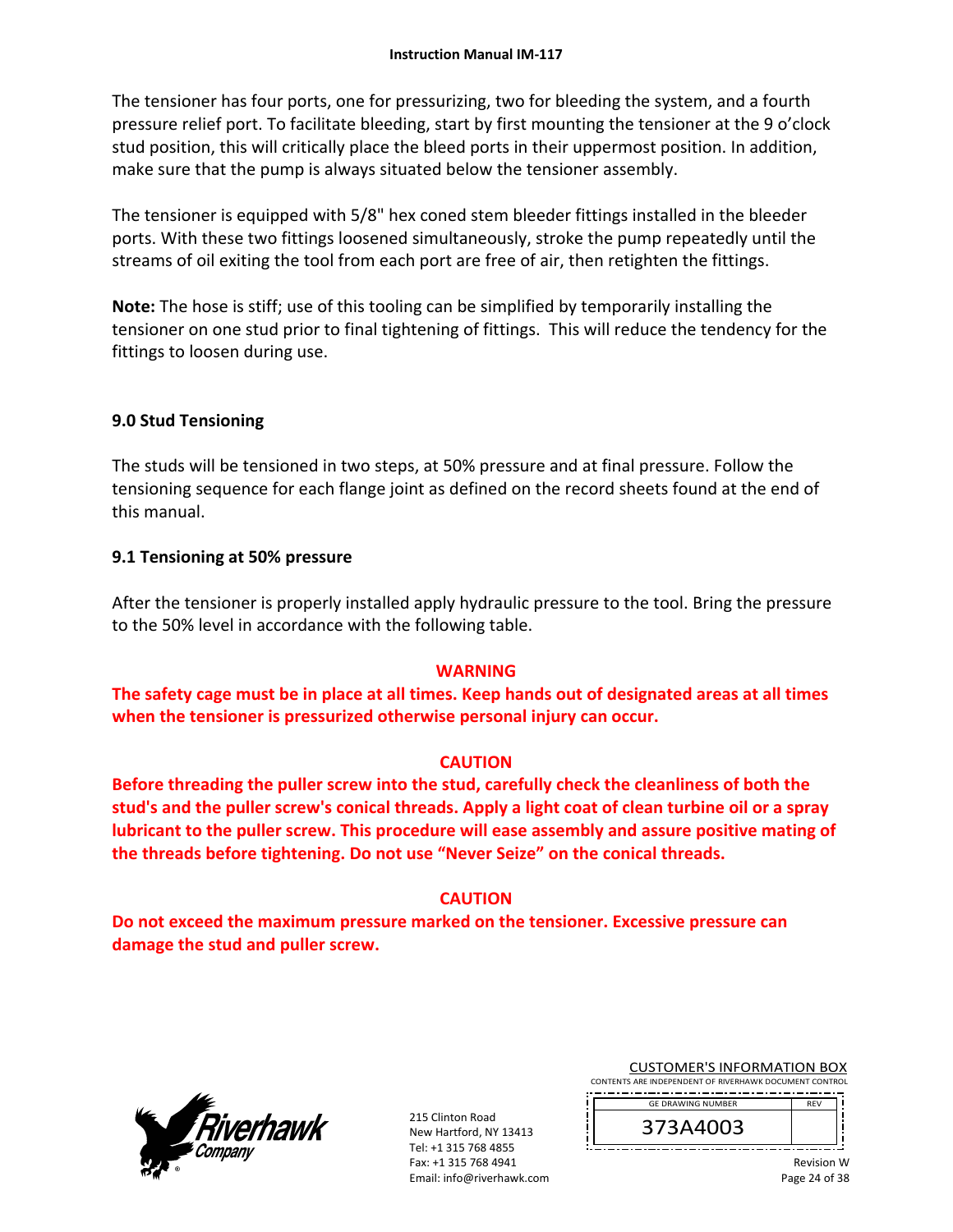#### **CAUTION**

**Do not tighten the nut while the tool is coming up to pressure; wait until pressure is achieved before attempting to tighten the nut with the spanner ring. If the tool is not properly installed, the tool could jump off the stud while coming up to pressure.** 

| <b>Flange Position</b>       | <b>Stud Size</b> | 50% Pressure | 50% Stretch    |
|------------------------------|------------------|--------------|----------------|
| <b>Turbine to Coupling</b>   | $2 - 3/4"$       | 8000 psi     | Do not measure |
|                              | $[71$ mm]        | [550 bar]    | Do not use     |
| <b>Coupling to Generator</b> | $2 - 3/4"$       | 8000 psi     | Do not measure |
|                              | $[71$ mm]        | [550 bar]    | Do not use     |
| Steam Turbine to             | $2 - 3/4"$       | 8000 psi     | Do not measure |
| Generator                    | $[71$ mm]        | [550 bar]    | Do not use     |

### **9.1.1 Tightening of 2‐3/4" nuts**

Turn the cylindrical nut using the spanner ring and pin wrench until it bottoms on the flange.

### **9.2 Removing the Tensioner from an Installed Stud**

The tensioner removal is accomplished by the follows steps:

- 1. Release the hydraulic pressure by either releasing the hand switch on the AP‐0532 Pump Kit or by opening the valve on the MP‐0130 Manual Pump Kit and leave the valve open.
- 2. Unscrew the puller screw using a wrench and breaker bar. Do not use an impact wrench as this can damage the tensioner.
- 3. Move the tool to the next bolt hole following the tensioning pattern from the stretched record sheets at the end of this manual.

### **9.3 Tensioning at Final Pressure**

Repeat the pulling and tightening procedure stated above at full pressure. After all of the studs have been tensioned, measure the final stud length. The final pressure and required stretch values are listed in the following table.

### **WARNING**

**The safety cage must be in place at all times. Keep hands out of designated areas at all times when the tensioner is pressurized otherwise personal injury can occur.** 



215 Clinton Road New Hartford, NY 13413 Tel: +1 315 768 4855 Fax: +1 315 768 4941 Email: info@riverhawk.com CUSTOMER'S INFORMATION BOX

CONTENTS ARE INDEPENDENT OF RIVERHAWK DOCUMENT CONTROL 

GE DRAWING NUMBER DE<sub>V</sub> 373A4003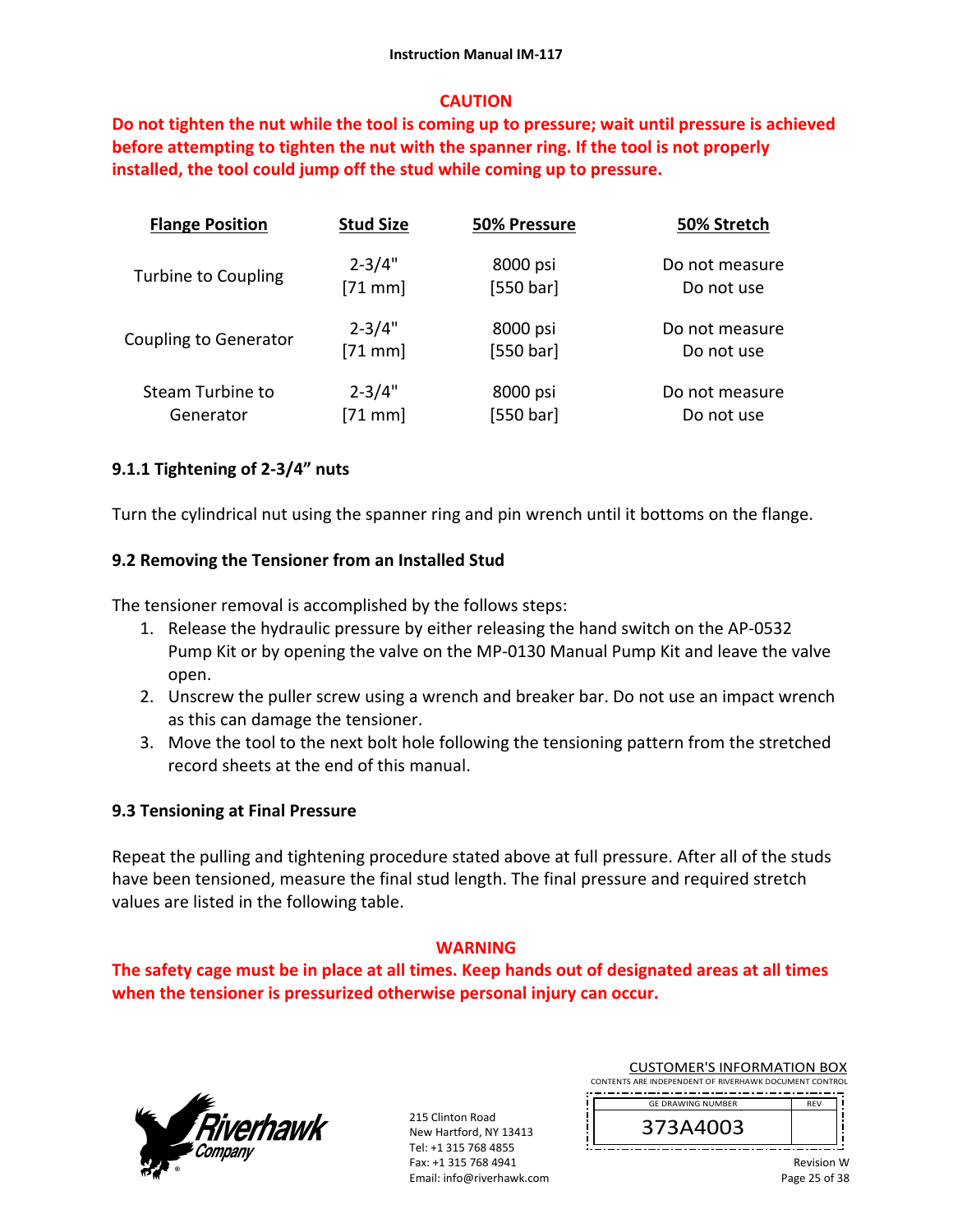### **CAUTION**

**Before threading the puller screw into the stud, carefully check the cleanliness of both the stud's and the puller screw's conical threads. Apply a light coat of clean turbine oil or a spray lubricant to the puller screw. This procedure will ease assembly and assure positive mating of the threads before tightening. Do not use "Never Seize" on the conical threads.** 

#### **CAUTION**

**Do not exceed the maximum pressure marked on the tensioner. Excessive pressure can damage the stud and puller screw.** 

### **CAUTION**

**Do not tighten the nut while the tool is coming up to pressure; wait until pressure is achieved before attempting to tighten the nut with the spanner ring. If the tool is not properly installed, the tool could jump off the stud while coming up to pressure.**

| <b>Flange Position</b>       | <b>Stud Size</b> | <b>Final Pressure</b> | <b>Final Stretch</b>                  |
|------------------------------|------------------|-----------------------|---------------------------------------|
| <b>Turbine to Coupling</b>   | $2 - 3/4"$       | 16000 psi             | $0.011" - 0.013"$                     |
|                              | $[71$ mm]        | [1100 bar]            | $[0.28 \text{ mm} - 0.33 \text{ mm}]$ |
| <b>Coupling to Generator</b> | $2 - 3/4"$       | 16000 psi             | $0.011" - 0.013"$                     |
|                              | $[71$ mm]        | [1100 bar]            | $[0.28$ mm - 0.33 mm]                 |
| Steam Turbine to             | $2 - 3/4"$       | 16000 psi             | $0.011" - 0.013"$                     |
| Generator                    | $[71$ mm]        | [1100 bar]            | $[0.28$ mm - 0.33 mm]                 |

Excessive stretch variations or low stretch values can be corrected by uninstalling all or selected studs to the pressure values stated in the above table. Have final stretch values approved by the supervisor responsible for the installation.

### **9.3.1 Tightening of 2‐3/4" nuts**

Turn the cylindrical nut using the spanner ring and pin wrench until it bottoms on the flange.



215 Clinton Road New Hartford, NY 13413 Tel: +1 315 768 4855 Fax: +1 315 768 4941 Email: info@riverhawk.com CUSTOMER'S INFORMATION BOX

CONTENTS ARE INDEPENDENT OF RIVERHAWK DOCUMENT CONTROL 

GE DRAWING NUMBER 373A4003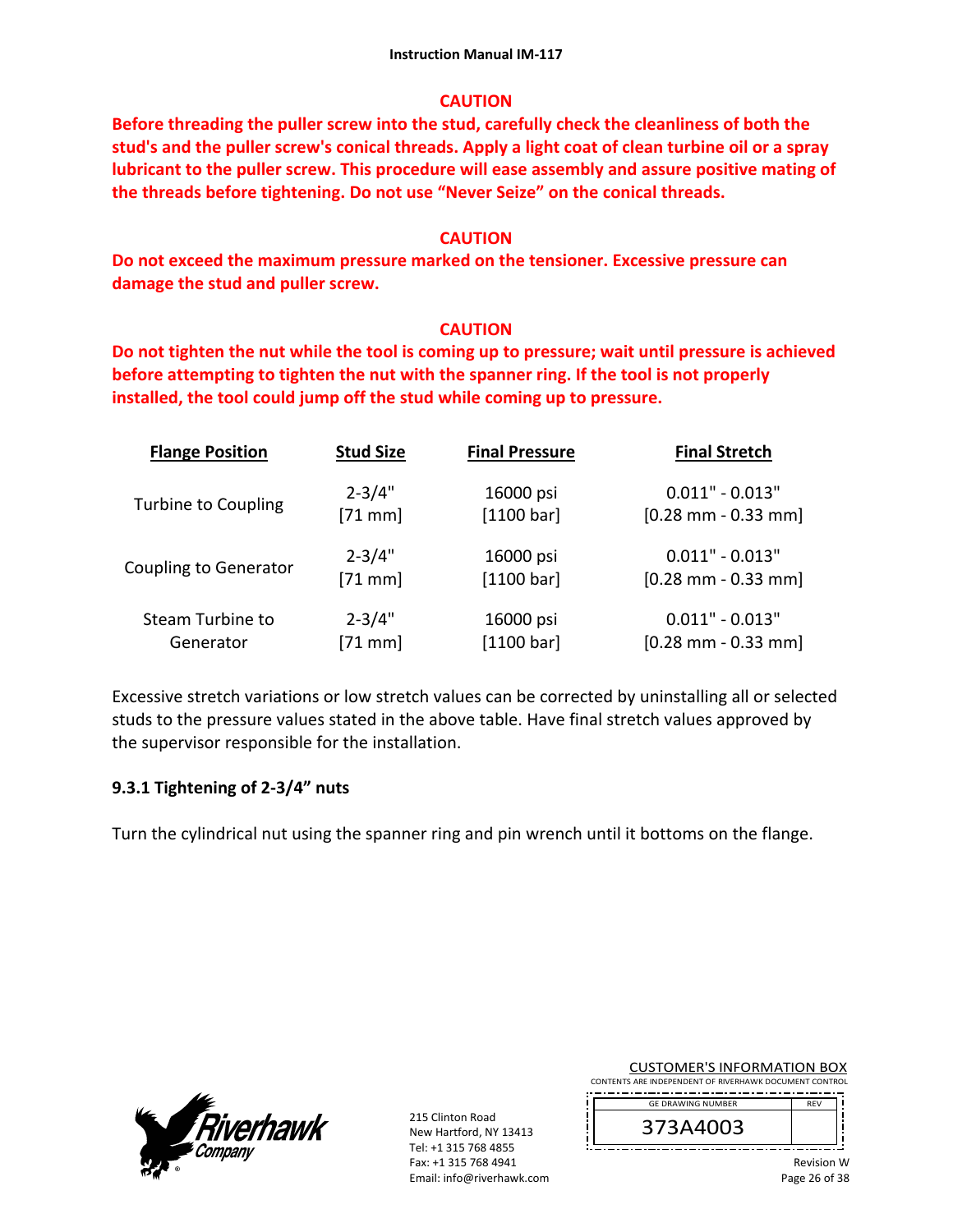#### **Instruction Manual IM‐117**

#### **10.0 Thread Locking**



Spanner Ring Holes 1 of 2

**Picture 5 ‐** Riverhawk Locknut

Mechanical lock nuts have two set screws located in the top face. Before threading the nut onto the stud check to be certain the set screws are free to turn. Once the nut is seated torque the set screws to the values specified in the following table. When seated and torqued to the values specified the load created by the set screw displaces the thread of the nut in the area of the web creating the desired locking action.

| <b>Flange Position</b> | <b>Stud Size</b> | <b>Set Screw Size</b> | <b>Torque</b>               |
|------------------------|------------------|-----------------------|-----------------------------|
| Turbine to             | $2 - 3/4"$       | $3/8$ "-24 UN         | 200 in lbs - 250 in lbs     |
| Coupling               | $[71$ mm         |                       | $[22.6 N·m - 28.2 N·m]$     |
| Coupling to            | $2 - 3/4"$       | 3/8"-24 UN            | $200$ in lbs - $250$ in lbs |
| Generator              | $[71$ mm         |                       | $[22.6 N·m - 28.2 N·m]$     |
| <b>Steam Turbine</b>   | $2 - 3/4"$       | $3/8$ "-24 UN         | $200$ in lbs - $250$ in lbs |
| to Generator           | $[71$ mm         |                       | $[22.6 N·m - 28.2 N·m]$     |

### **11.0 Stud and Nut Removal**

### **11.1 Handling of the Tensioner**

Rest the tensioner on top of the coupling shaft. Using a strap just long enough to go around the coupling shaft, attach each end to the handles of the tensioner. One way to do this is to attach



215 Clinton Road New Hartford, NY 13413 Tel: +1 315 768 4855 Fax: +1 315 768 4941 Email: info@riverhawk.com

| <b>CUSTOMER'S INFORMATION BOX</b>                      |            |
|--------------------------------------------------------|------------|
| CONTENTS ARE INDEPENDENT OF RIVERHAWK DOCUMENT CONTROL |            |
| <b>GE DRAWING NUMBER</b>                               | <b>RFV</b> |
| 373A4003                                               |            |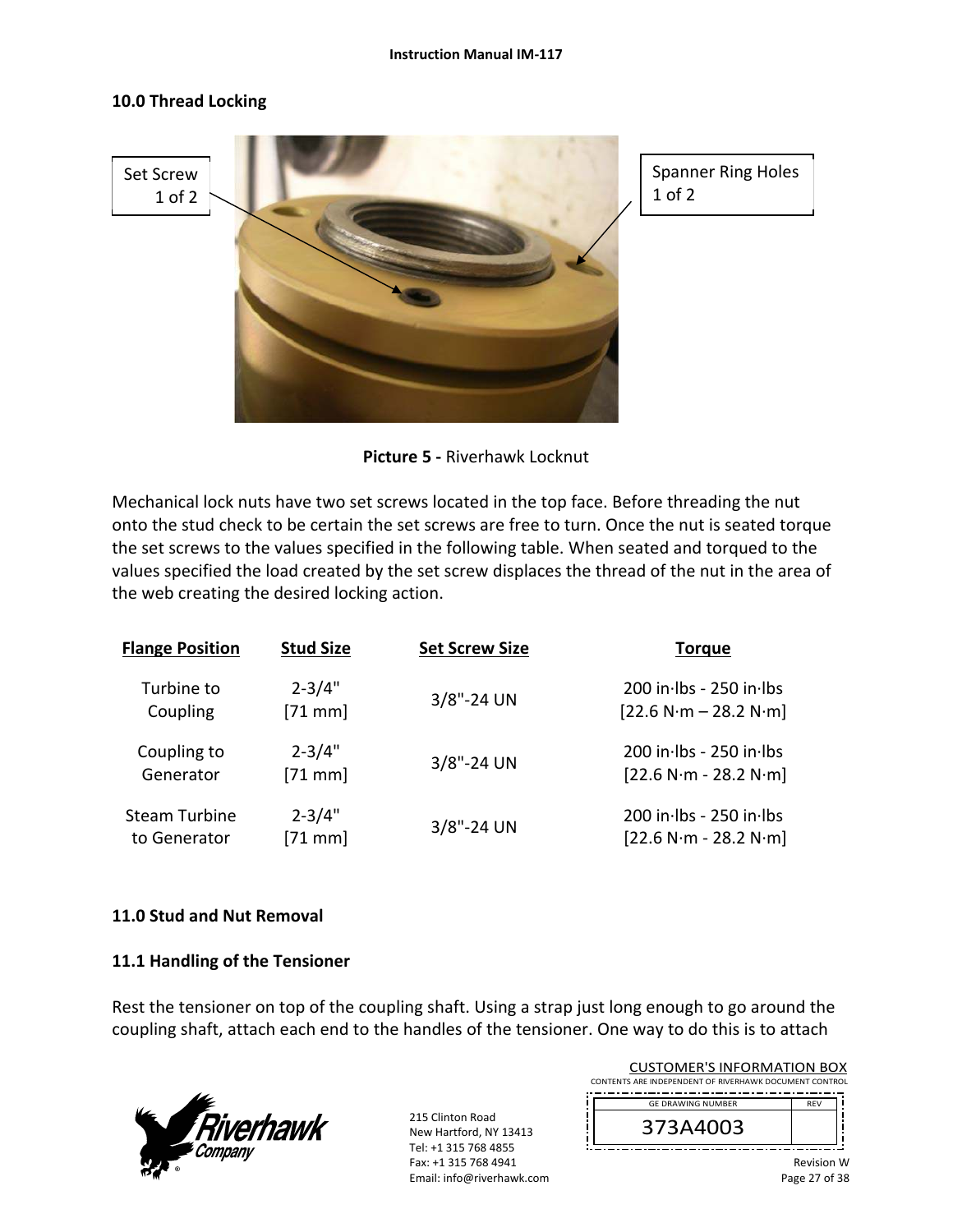the strap by looping the strap through itself around the handle of the tensioner on one side then around the coupling shaft and finally attached to the handle on the other side with a D‐ shackle. This will help hold the tensioner in place should it fall off of the shaft. The strap also helps the operators move the tensioner around the shaft while tensioning.

If possible, use a 'Come‐along' or chain fall from the ceiling of the coupling room and attach it to the tensioner using a short strap wrapped through the handles and around the top of the tensioner. This will allow the operators to easily move the tensioner around the coupling shaft by supporting the weight of the tool.

### **11.2 Stud and Nut Removal**

Removal is accomplished as follows:

- Using a wire brush, GT-4253, and shop air clean the internal tapered thread of the stud to remove any debris/deposits which may have accumulated during service as described in section 5.2.2.
- With an Allen-wrench loosen the two locking set screws but do not remove from the nut.



**Picture 6** ‐ Loosening of a nut's set screws

- Install the appropriate tensioner to the stud as described in Section 8.0.
- Apply the appropriate hydraulic pressure per this table. **DO NOT BACK OFF THE PULLER SCREW.**



215 Clinton Road New Hartford, NY 13413 Tel: +1 315 768 4855 Fax: +1 315 768 4941 Email: info@riverhawk.com CUSTOMER'S INFORMATION BOX

CONTENTS ARE INDEPENDENT OF RIVERHAWK DOCUMENT CONTROL 

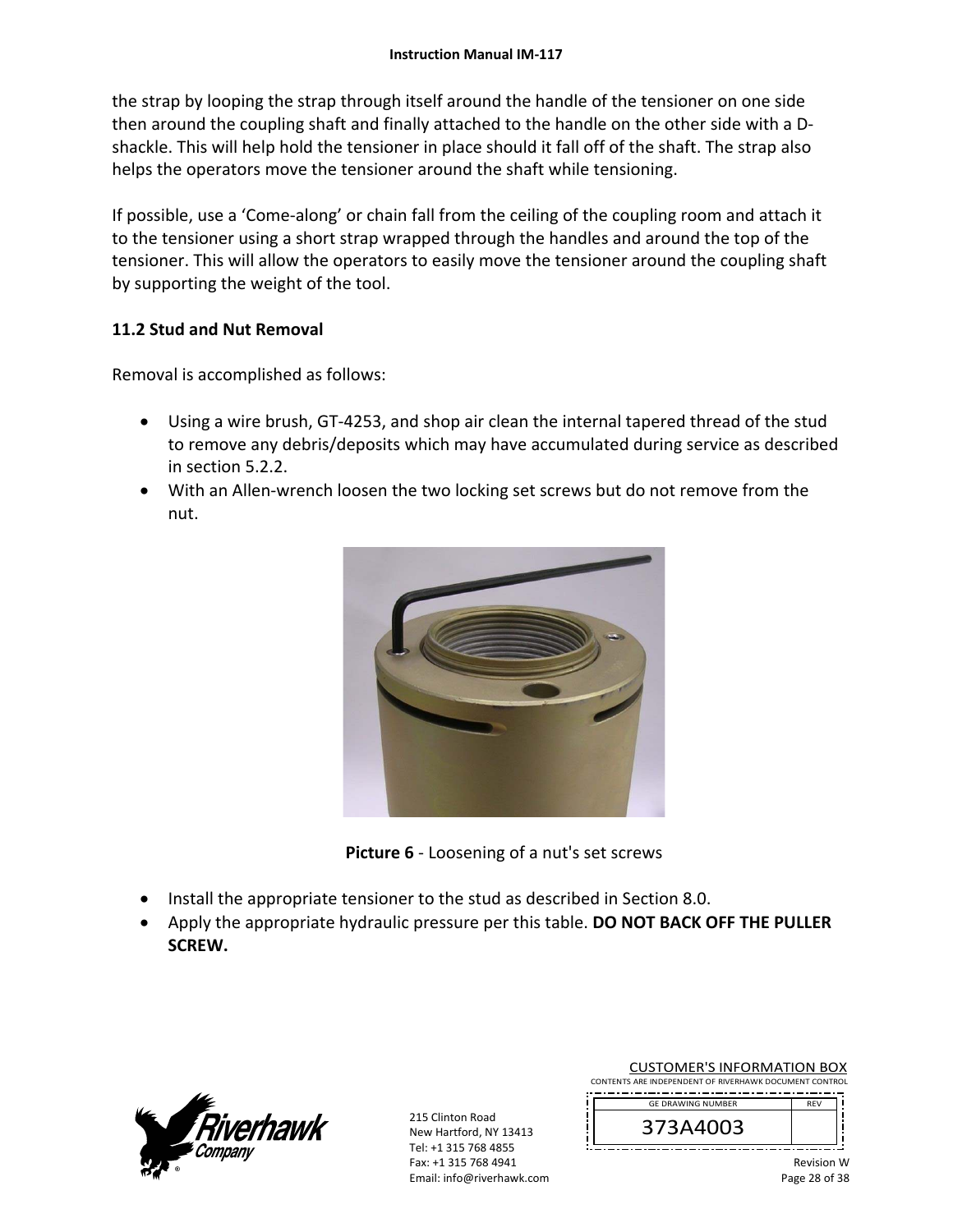| <b>Flange Position</b>            | <b>Stud Size</b>        | <b>Removal Pressure</b> |
|-----------------------------------|-------------------------|-------------------------|
| <b>Turbine to Coupling</b>        | $2 - 3/4"$<br>$[71$ mm] | 16000 psi<br>[1100 bar] |
| <b>Coupling to Generator</b>      | $2 - 3/4"$<br>$[71$ mm] | 16000 psi<br>[1100 bar] |
| <b>Steam Turbine to Generator</b> | $2 - 3/4"$<br>$[71$ mm] | 16000 psi<br>[1100 bar] |

 Using the spanner ring and spanner/pin wrenches, loosen the nut, and then release the pressure.

### **11.3.1 Removing the Tensioner from a Stud**

The tensioner removal is to accomplished by the follows steps:

- 1. Release the hydraulic pressure by either releasing the hand switch on the AP‐0532 Pump Kit or by opening the valve on the MP‐0130 Manual Pump Kit and leave the valve open.
- 2. Insert 1/2" hex Allen wrench into the back side of the stud to prevent the stud from rotating while you unscrew the puller screw.
- 3. Unscrew the puller screw using a wrench and, if necessary, a breaker bar. Do not use an impact wrench as this can damage the tensioner.
- 4. Move the tool to the next stud/nut assembly to be tensioned, following the sequence/pattern as defined on the supplied data sheets.

### **12.0 Storage Instructions**

Follow these directions to properly store your hydraulic tensioner and hydraulic pump kit for long term storage and shipment.

If any damage is observed, contact the Riverhawk Company to schedule a maintenance inspection.

### **12.1 Hydraulic Pump Kit Storage**

Refer to the Hydraulic Pump Kit Instruction Manual, IM‐293 (GE VENDOC 373A4058). The latest revision may be obtained by contacting Riverhawk Company or thru www.riverhawk.com.



215 Clinton Road New Hartford, NY 13413 Tel: +1 315 768 4855 Fax: +1 315 768 4941 Email: info@riverhawk.com

| <b>CUSTOMER'S INFORMATION BOX</b>                      |
|--------------------------------------------------------|
| CONTENTS ARE INDEPENDENT OF RIVERHAWK DOCUMENT CONTROL |

 REV GE DRAWING NUMBER

373A4003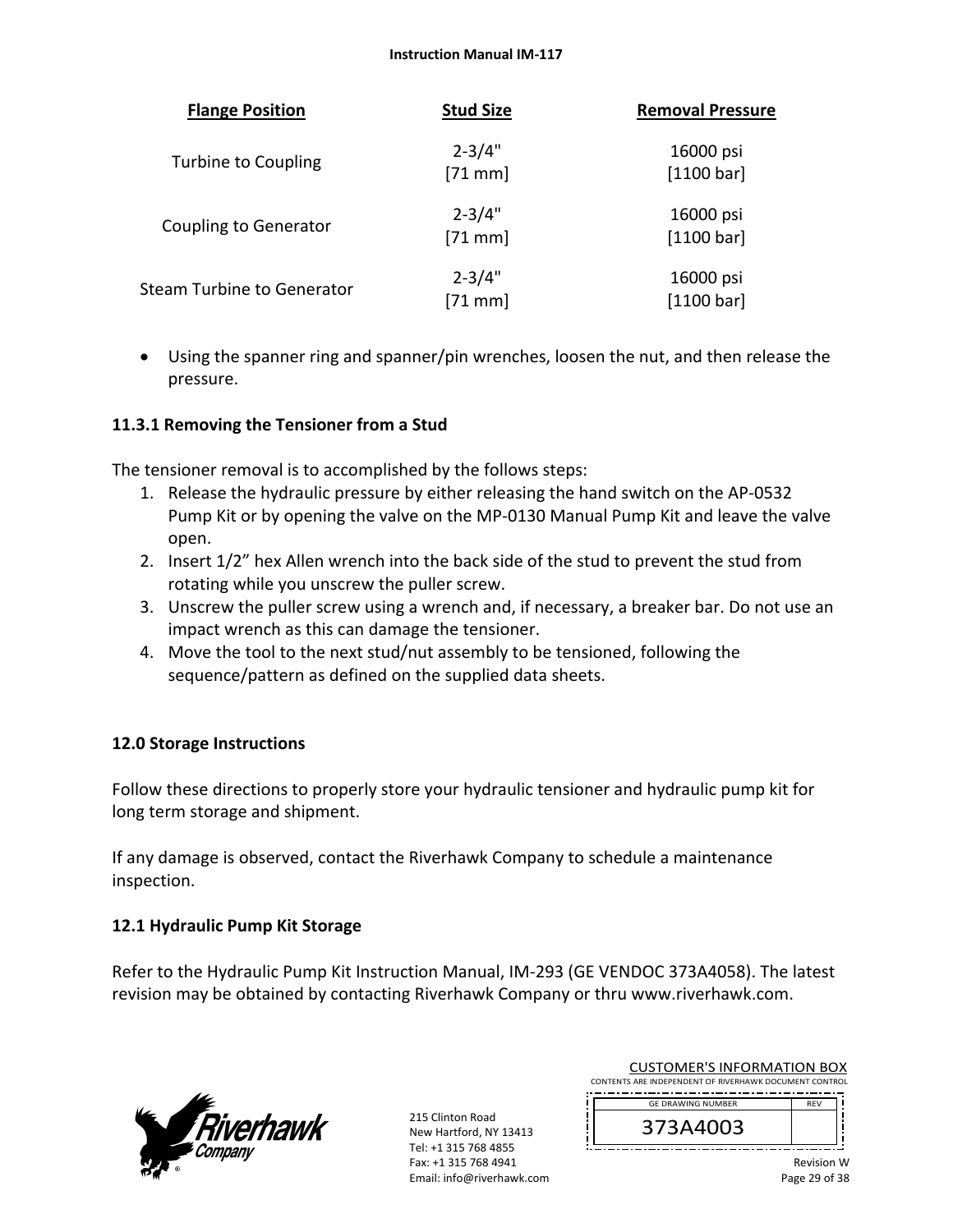#### **12.2 Hydraulic Tensioner Storage**

Check the tensioner for any damage

- 1. Clean puller screw and check for any debris and dents.
- 2. Puller screw should be free to rotate and move back and forth.
- 3. Seam between cylinders closed tightly.
- 4. Inspect tensioner guard for any signs of damage. Bent guards should be replaced. Also, be sure the rubber pad is in place on the end of the guard, if missing, replace.

If any damage is observed, contact the Riverhawk Company to schedule a maintenance inspection.

Place protective red plastic cap into the hydraulic port.

Coat the hydraulic tensioner with a light coat of oil and place the tensioner into the original shipping container.

#### **12.3 Store shipping container**

Secure the hydraulic pump and hydraulic tensioner into the original shipping containers using the supplied wood braces.

Seal the original shipping container and store under shelter and protected from moisture, sand, and grit.

### **13.0 Frequently Asked Questions**

This section contains some frequently asked questions and problems. If the steps listed here do not solve your problem, contact the Riverhawk Company thru our website, email, or phone call.

- **Q:**  Can I rent a hydraulic tensioner kit?
- **A:**  Yes, Riverhawk has rental tensioner kits available for most of our hydraulic tensioners.



215 Clinton Road New Hartford, NY 13413 Tel: +1 315 768 4855 Fax: +1 315 768 4941 Email: info@riverhawk.com CUSTOMER'S INFORMATION BOX

CONTENTS ARE INDEPENDENT OF RIVERHAWK DOCUMENT CONTROL 

> 373A4003

GE DRAWING NUMBER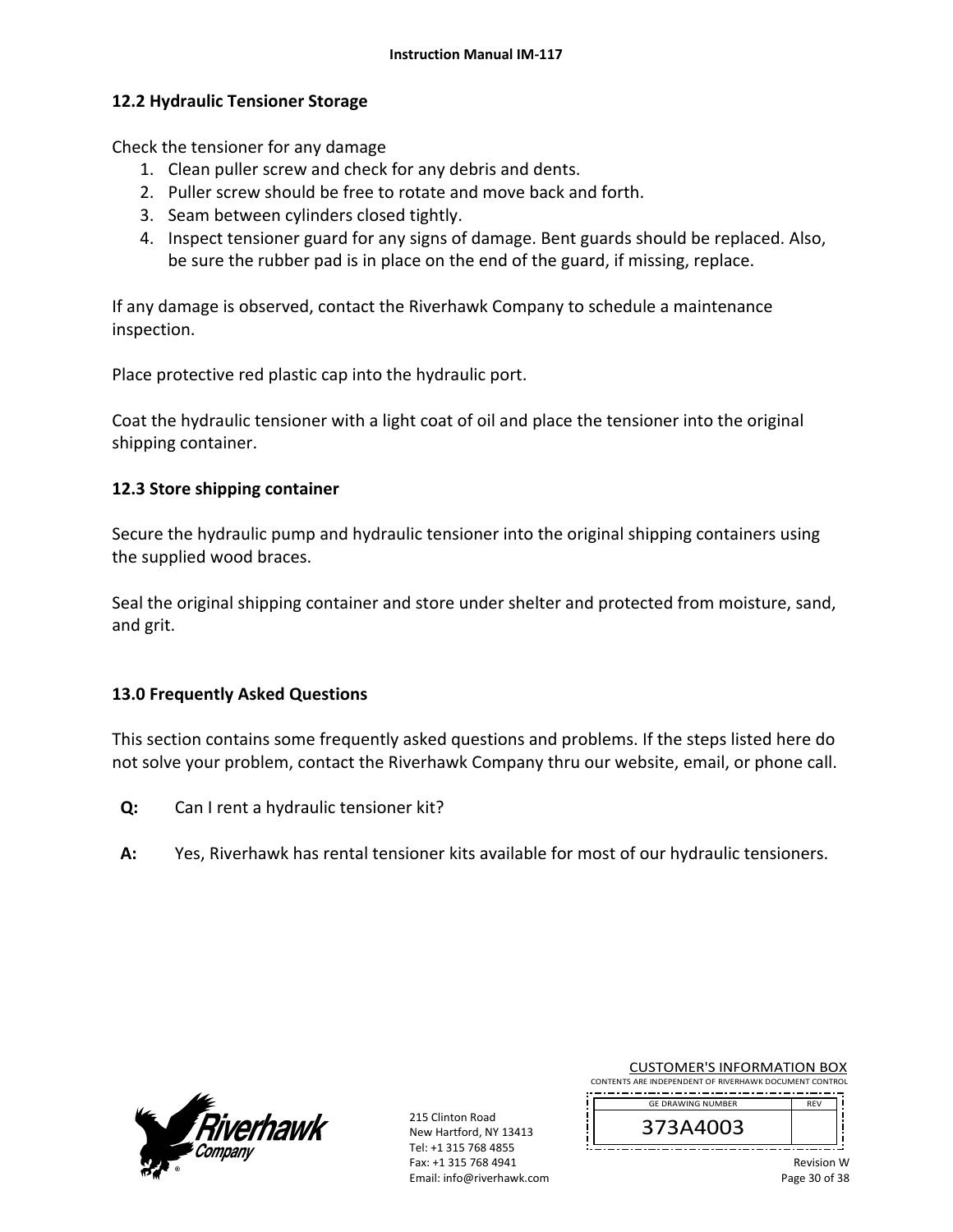- **Q:**  A tensioner has pulled itself out of the stud's conical threads. Can I continue using a tensioner on this stud?
- **A:**  No. Both the tensioner and the stud may have been damaged and must be removed from the work area. If the stud is tensioned, a Nut Buster repair kit, from Riverhawk, must be used to remove the damaged stud by drilling out the nut. Leaving a damaged stud in place will lead to a safety hazard on future outages.

Riverhawk can supply a replacement stud and nut based on the initial weight certification supplied with the hardware set (see section 4.2). The damaged tensioner should also be returned to Riverhawk for inspection and repair.

If a stud must be left in place, paint the damaged stud with a generous amount of indelible, bright‐colored paint. Notify the appropriate GE Safety and Service personnel. Note the location of the damaged stud in the services notes for the machine.

- **Q:**  The hydraulic tensioner has been taken up to its final pressure. The final stretch length is short of the final stretch target. What is the next step?
- **A:**  Do not increase the hydraulic pressure. Check if the hydraulic pump is set to the right pressure. Install the tensioner and re‐pressurize the tensioner to the final pressure then recheck the stretch measurement. If the stretch value is still short, remove the stud from the hole and re-measure the stud's initial length then try to install the stud again.
- **Q:**  The hydraulic tensioner has been taken up to its final pressure. The final stretch length is larger than the final stretch target. What is the next step?
- **A:**  Remove the stud from the bolt hole. Check if the hydraulic pump is set to the right pressure. Re‐measure the stud's initial length then try to install the stud again.
- **Q:**  Is there an easier way to support or move the tensioner around the coupling shaft?
- **A:**  In section 8.1, a method using two straps, one around the coupling shaft and the other attach to an overhead support, is described that can help.



215 Clinton Road New Hartford, NY 13413 Tel: +1 315 768 4855 Fax: +1 315 768 4941 Email: info@riverhawk.com

CUSTOMER'S INFORMATION BOX CONTENTS ARE INDEPENDENT OF RIVERHAWK DOCUMENT CONTROL

 REV GE DRAWING NUMBER

373A4003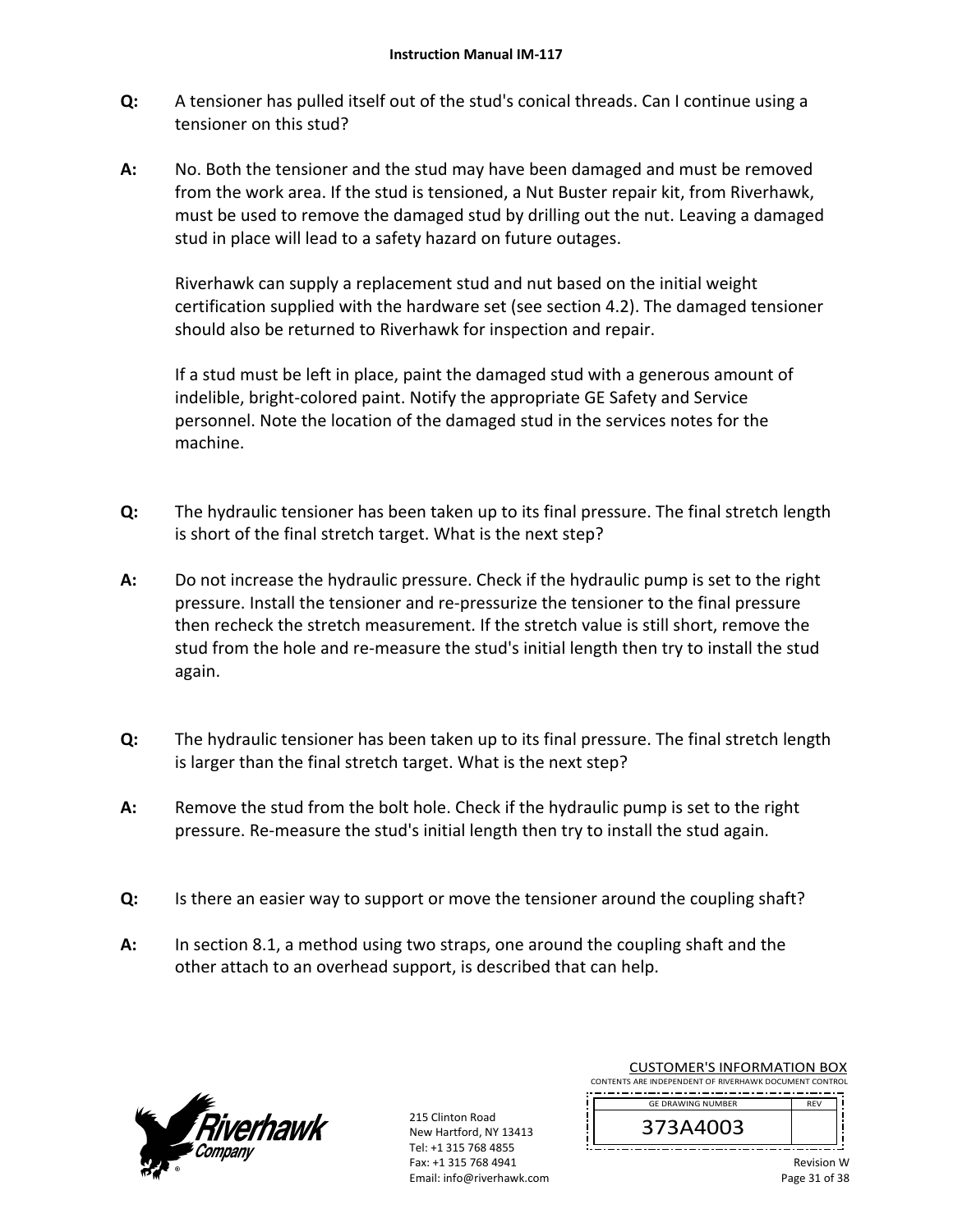- **Q:**  The tensioner is at its final pressure, but the nut cannot be loosened.
- **A:**  If the nuts cannot be loosened at the final pressure, continually increasing the pressure will not help and can be dangerous and in some cases make it harder to remove the nut. Check the nut to see if its set screws have been loosened. Check for and remove any corrosion around the nut's threads.
- **Q:**  How do I clean the conical threads on a stud?
- **A:**  The conical threads are best cleaned using a spiral wound brass brush in a drill as described in section 5.2.2
- **Q:**  During the initial steps of removing a tensioned stud, the stick‐out length is found to be wrong.
- **A:**  Do not proceed. Contact Riverhawk for assistance. With the wrong stick-out length, the hydraulic tensioner has a limited stroke and may not work properly and can be damaged.
- **Q:**  The hydraulic pump appears to be leaking.
- **A:**  Check the hose connection to the hydraulic pump. If the 1/4" high pressure fitting is not assembled correctly as shown in section 7.2, it may look like the pump is leaking. If the problem continues, it may be necessary to open the pump kit. Contact Riverhawk for guidance.
- **Q:**  The hydraulic hose has a collar on it that can't be moved by hand
- **A:**  The hydraulic fitting is shown in section 7.2. The collar is sometimes held in place with a thread locking compound. This prevents the collar from moving too easily. It may be necessary to adjust this collar with a set of vise‐grip pliers. Be careful to not strip the threads off the tube or hose end.



215 Clinton Road New Hartford, NY 13413 Tel: +1 315 768 4855 Fax: +1 315 768 4941 Email: info@riverhawk.com CUSTOMER'S INFORMATION BOX

CONTENTS ARE INDEPENDENT OF RIVERHAWK DOCUMENT CONTROL DE<sub>V</sub> GE DRAWING NUMBER

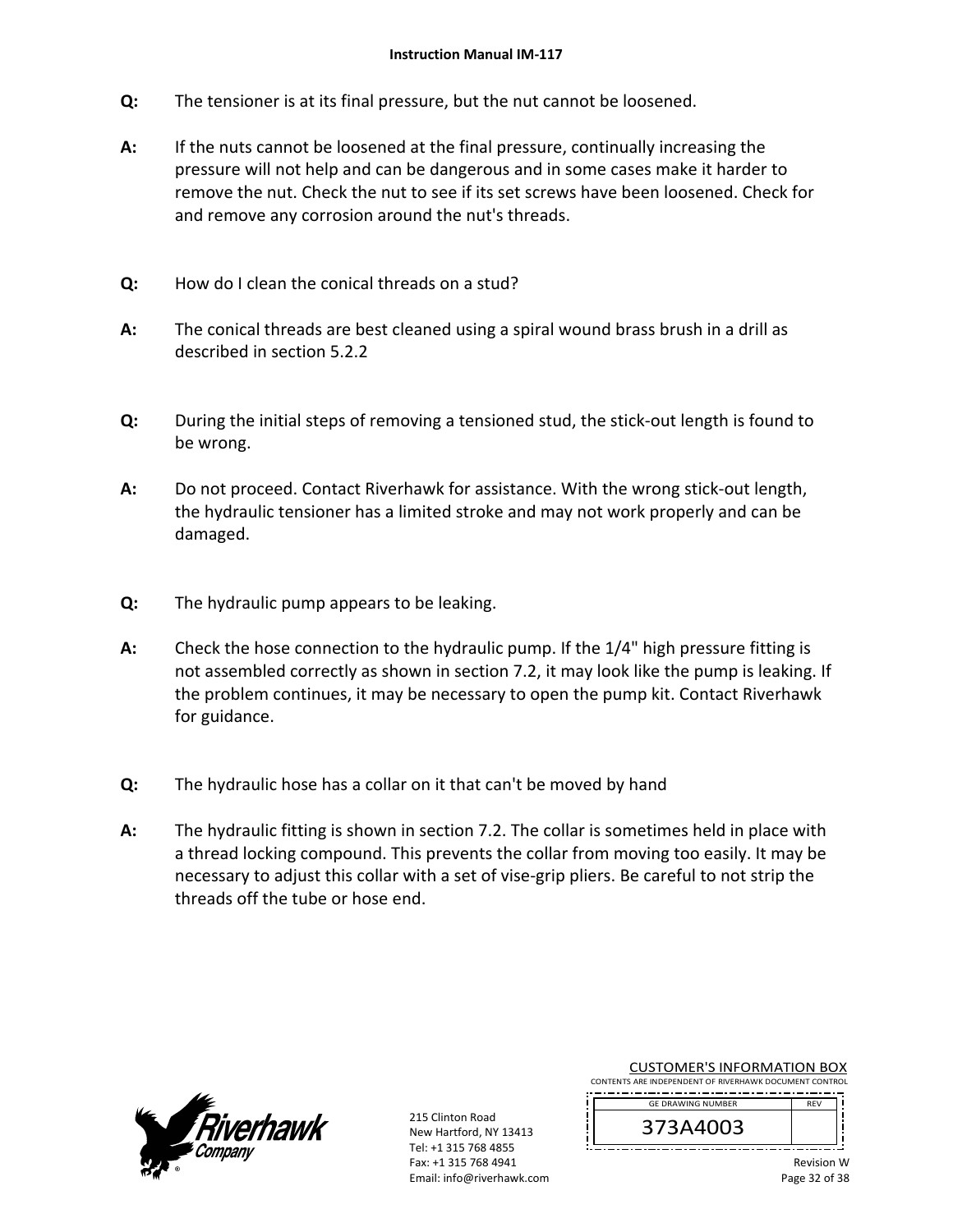### **14.0 Revision History**

| Revision<br>Letter | <b>Effective Date</b> | Description                                                                                                                                    |
|--------------------|-----------------------|------------------------------------------------------------------------------------------------------------------------------------------------|
| W                  | May 19, 2022          | Updated EC Declaration of Conformity; Added UKCA<br><b>Declaration of Conformity</b>                                                           |
| V                  | Dec 22, 2021          | Added RCO12195 to Title Page and section 2.9                                                                                                   |
| U                  | Jan 16, 2015          | Updated sections 1.0, 4.3 and Appendix A4.                                                                                                     |
| Τ                  | Jun 13, 2014          | Added EC Declaration of Conformity                                                                                                             |
| R                  | Dec 13, 2012          | Reformatted, general update to warnings and cautions,<br>Added IM-293 to sections 7.1.2 and 12.1, Moved and<br>Renumbered figures and pictures |
| Q                  | Nov 23, 2011          | Added HT-5357 to section 4.5                                                                                                                   |
| P                  | Nov 22, 2010          | Revised application list on page 1, Added chart to page<br>4, Added HT-1786 note to page 15                                                    |
| N                  | Jun 10, 2009          | Added turbine oil and removed "Never Seize" from<br>sections 1.0, 3.0, 8.0, and 9.0                                                            |
| M                  | Mar 25, 2009          | Added sections 3.0 and 13.0                                                                                                                    |
| Г                  | Sept 02, 2005         | Added A15 reference                                                                                                                            |
| K                  | Jun 02, 2005          | Page 3 revised, moved caution notes                                                                                                            |
| J                  | Nov 29, 2004          | Page 1 revised                                                                                                                                 |
| Н                  | Apr 19, 2002          | Page 1 revised, Page 4 para 4.0, Page 8 para 11.0<br>deleted, Page 18 removed Photo 6                                                          |
| G                  | Oct 17, 2001          | Added GE title block to all pages                                                                                                              |
| F                  | Oct 16, 2000          | Page 2 para 1.0, Page 3 para 2.5                                                                                                               |
| E                  | Jun 23, 2000          | Page 2 para 2.0, Page 4 para 4.0, Page 5 para 5.3, Page<br>7 para 7.3                                                                          |



215 Clinton Road New Hartford, NY 13413 Tel: +1 315 768 4855 Fax: +1 315 768 4941 Email: info@riverhawk.com CUSTOMER'S INFORMATION BOX

CONTENTS ARE INDEPENDENT OF RIVERHAWK DOCUMENT CONTROL GE DRAWING NUMBER

373A4003 

j

j

REV

j

ļ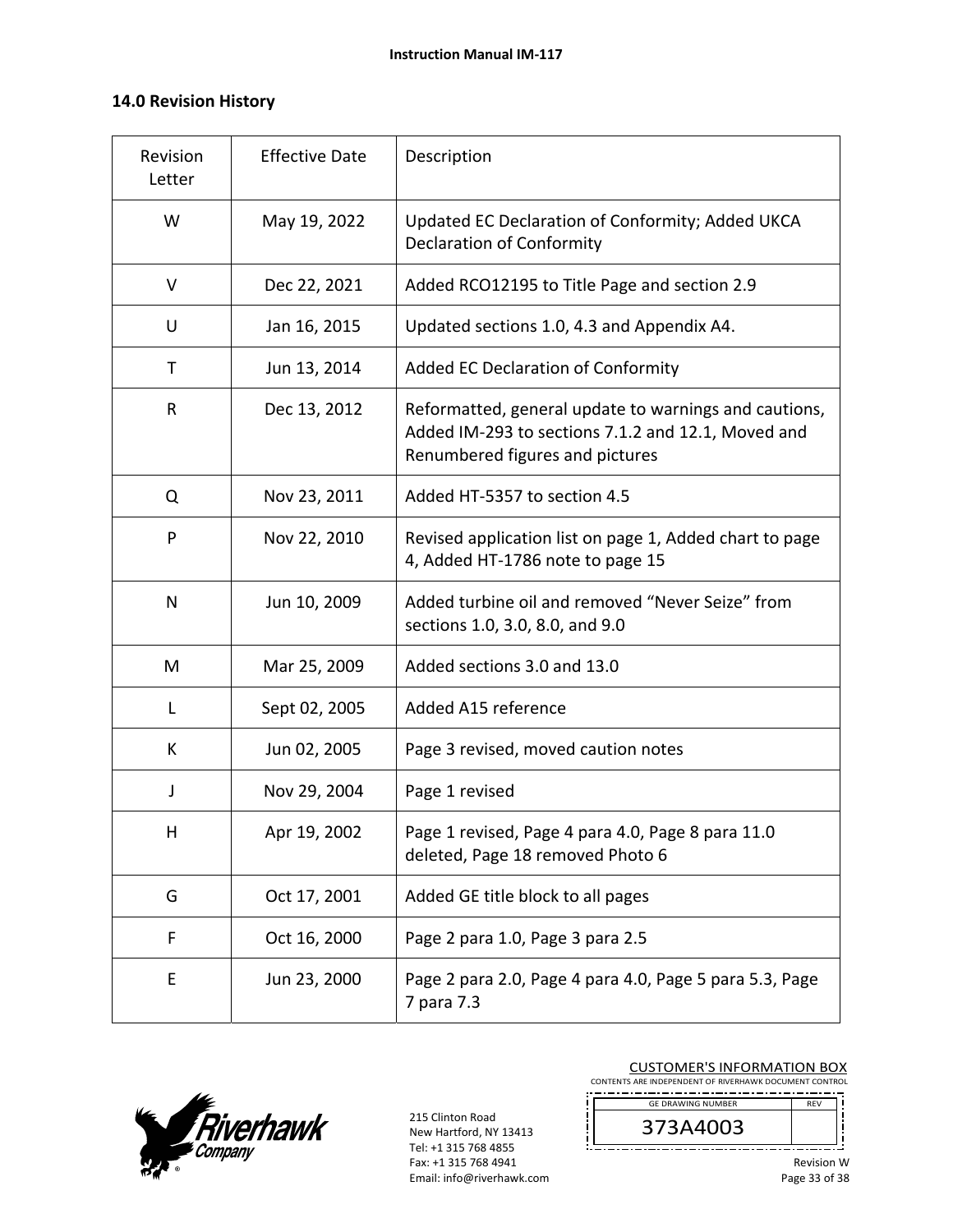| D                        | Jan 07, 2000 | Page 1, Figures 1 and 2 |
|--------------------------|--------------|-------------------------|
| C                        | Jul 19, 1999 |                         |
| B                        | Jul 02, 1999 |                         |
| A                        | May 12, 1999 |                         |
| $\overline{\phantom{a}}$ | Apr 1, 1999  | Released                |

#### **Appendix A1**

### **EC Declaration of Conformity**

| Manufacturer: | Riverhawk Company           |
|---------------|-----------------------------|
| Address:      | 215 Clinton Road            |
|               | New Hartford, NY 13413, USA |

The hydraulic pump and bolt tensioning tool described in this manual are used for installing and applying tension to large bolts that are specifically designed by Riverhawk Company to be tensioned hydraulically.

All applicable sections of European Directive 2006/42/EC for machinery have been applied and fulfilled in the design and manufacture of the hydraulic pump and bolt tensioning tool described in this manual. Reference also ISO 12100:2010, ISO 4413:2010, and ISO 4414:2010.

Furthermore, this equipment has been manufactured under the Riverhawk quality system per EN ISO 9001:2015

Consult the Declaration of Conformance included with the shipment of this equipment that identifies the authorized Riverhawk representative, applicable serial numbers, and appropriate signature.



215 Clinton Road New Hartford, NY 13413 Tel: +1 315 768 4855 Fax: +1 315 768 4941 Email: info@riverhawk.com CUSTOMER'S INFORMATION BOX

CONTENTS ARE INDEPENDENT OF RIVERHAWK DOCUMENT CONTROL DE<sub>V</sub> GE DRAWING NUMBER

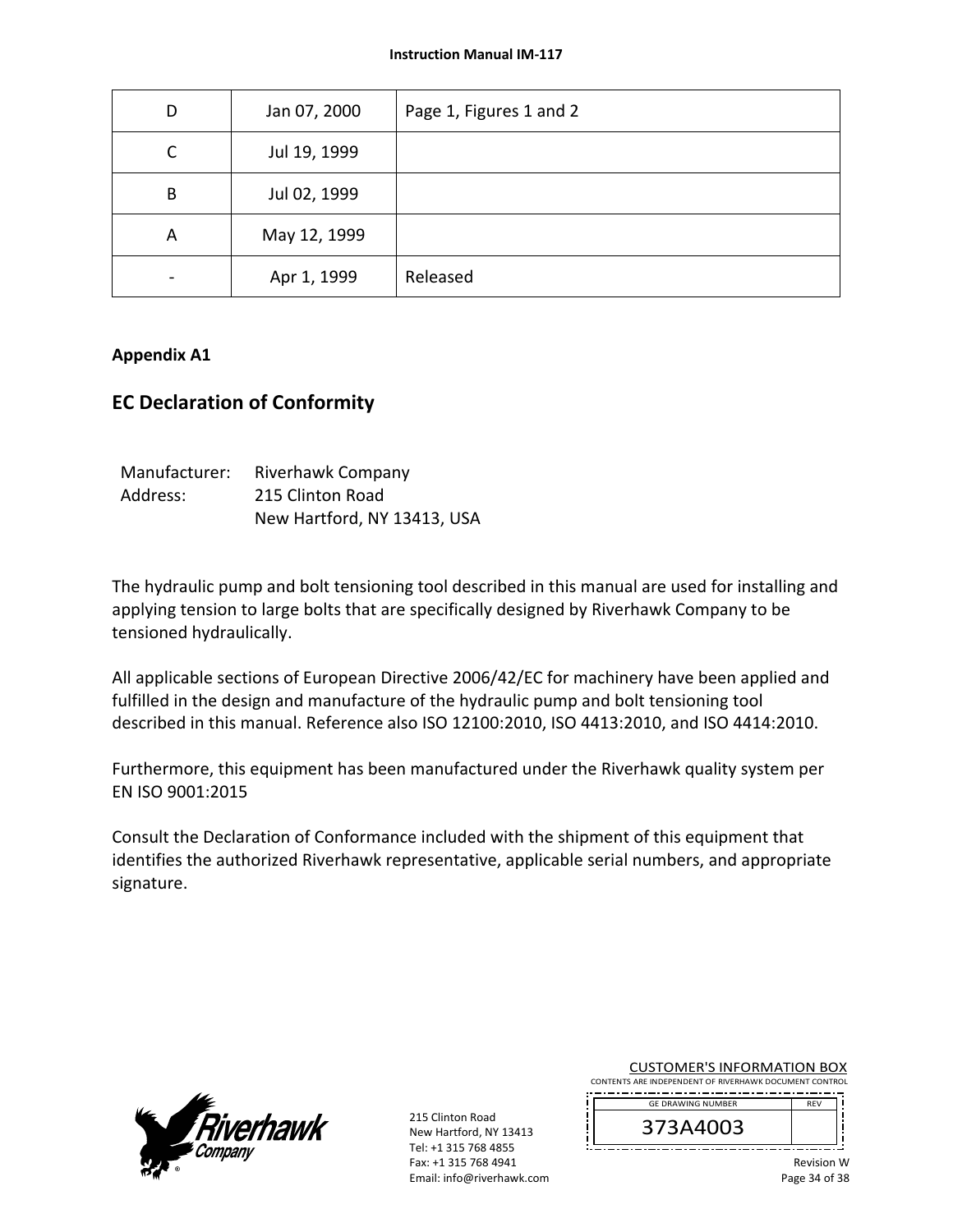### **Appendix A2**

# **UKCA Declaration of Conformity**

| Manufacturer: | Riverhawk Company           |  |
|---------------|-----------------------------|--|
| Address:      | 215 Clinton Road            |  |
|               | New Hartford, NY 13413, USA |  |

The hydraulic pump and bolt tensioning tool described in this manual are used for installing and applying tension to large bolts that are specifically designed by Riverhawk Company to be tensioned hydraulically.

All applicable sections of Supply of Machinery (Safety) 2008 have been applied and fulfilled in the design and manufacture of the hydraulic pump and bolt tensioning tool described in this manual. Reference also ISO 12100:2010, ISO 4413:2010, and ISO 4414:2010.

Furthermore, this equipment has been manufactured under the Riverhawk quality system per EN ISO 9001:2015

Consult the Declaration of Conformance included with the shipment of this equipment that identifies the authorized Riverhawk representative, applicable serial numbers, and appropriate signature.



215 Clinton Road New Hartford, NY 13413 Tel: +1 315 768 4855 Fax: +1 315 768 4941 Email: info@riverhawk.com CUSTOMER'S INFORMATION BOX

CONTENTS ARE INDEPENDENT OF RIVERHAWK DOCUMENT CONTROL GE DRAWING NUMBER

373A4003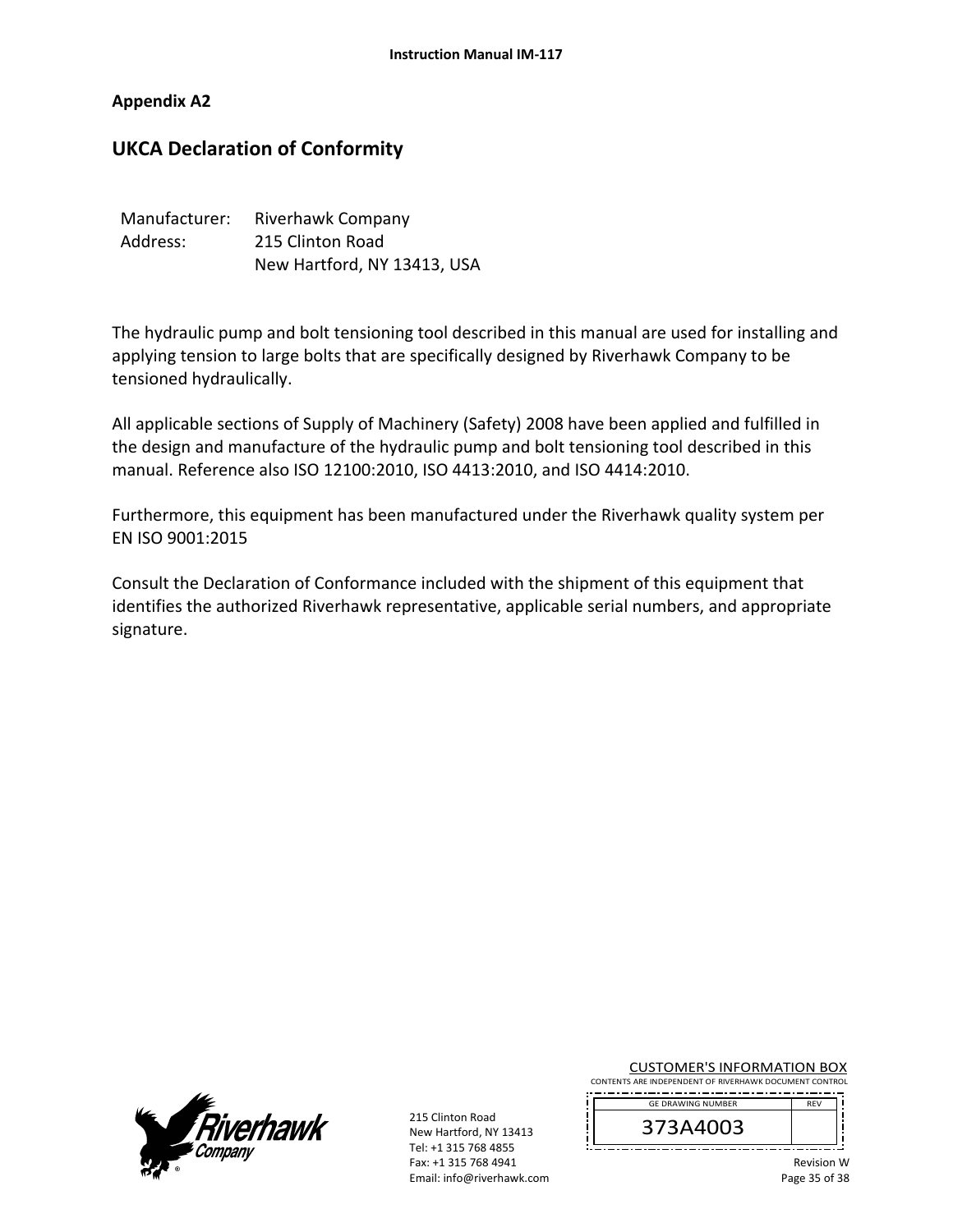### **Appendix B1**

STRETCH RECORD SHEET FOR THE GAS TURBINE TO LOAD COUPLING

TURBINE NUMBER:

DATE:

TECHNICIAN:

SUPERVISOR:

| HOLE NUMBER             | STARTING LENGTH | <b>FINAL LENGTH</b> | <b>FINAL STRETCH</b> |
|-------------------------|-----------------|---------------------|----------------------|
| $\mathbf 1$             |                 |                     |                      |
| $\mathsf g$             |                 |                     |                      |
| $\overline{2}$          |                 |                     |                      |
| $10\,$                  |                 |                     |                      |
| $\overline{\mathbf{3}}$ |                 |                     |                      |
| $11\,$                  |                 |                     |                      |
| $\pmb{4}$               |                 |                     |                      |
| 12                      |                 |                     |                      |
| 5                       |                 |                     |                      |
| 13                      |                 |                     |                      |
| $\boldsymbol{6}$        |                 |                     |                      |
| $14\,$                  |                 |                     |                      |
| $\overline{7}$          |                 |                     |                      |
| 15                      |                 |                     |                      |
| $\bf 8$                 |                 |                     |                      |
| 16                      |                 |                     |                      |



215 Clinton Road New Hartford, NY 13413 Tel: +1 315 768 4855 Fax: +1 315 768 4941 Email: info@riverhawk.com CUSTOMER'S INFORMATION BOX

CONTENTS ARE INDEPENDENT OF RIVERHAWK DOCUMENT CONTROL GE DRAWING NUMBER

373A4003 

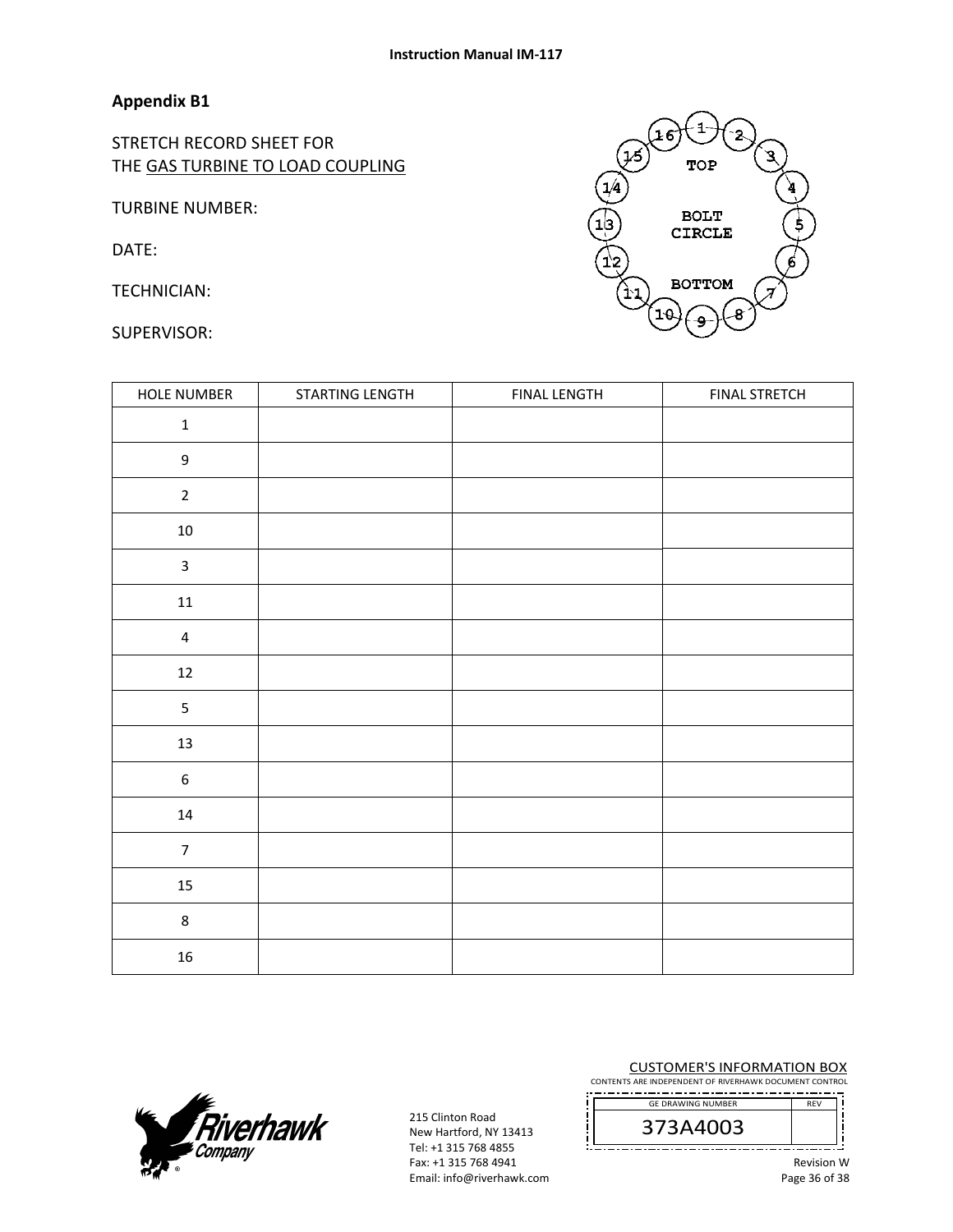### **Appendix B2**

STRETCH RECORD SHEET FOR THE LOAD COUPLING TO GENERATOR

TURBINE NUMBER:

DATE:

TECHNICIAN:

SUPERVISOR:

| HOLE NUMBER             | STARTING LENGTH | <b>FINAL LENGTH</b> | <b>FINAL STRETCH</b> |
|-------------------------|-----------------|---------------------|----------------------|
| $\mathbf 1$             |                 |                     |                      |
| $\boldsymbol{9}$        |                 |                     |                      |
| $\sqrt{2}$              |                 |                     |                      |
| $10\,$                  |                 |                     |                      |
| $\mathsf{3}$            |                 |                     |                      |
| $11\,$                  |                 |                     |                      |
| $\overline{\mathbf{4}}$ |                 |                     |                      |
| 12                      |                 |                     |                      |
| 5                       |                 |                     |                      |
| 13                      |                 |                     |                      |
| $\boldsymbol{6}$        |                 |                     |                      |
| 14                      |                 |                     |                      |
| $\overline{7}$          |                 |                     |                      |
| $15\,$                  |                 |                     |                      |
| $\,$ 8 $\,$             |                 |                     |                      |
| $16\,$                  |                 |                     |                      |



215 Clinton Road New Hartford, NY 13413 Tel: +1 315 768 4855 Fax: +1 315 768 4941 Email: info@riverhawk.com CUSTOMER'S INFORMATION BOX

CONTENTS ARE INDEPENDENT OF RIVERHAWK DOCUMENT CONTROL GE DRAWING NUMBER

373A4003